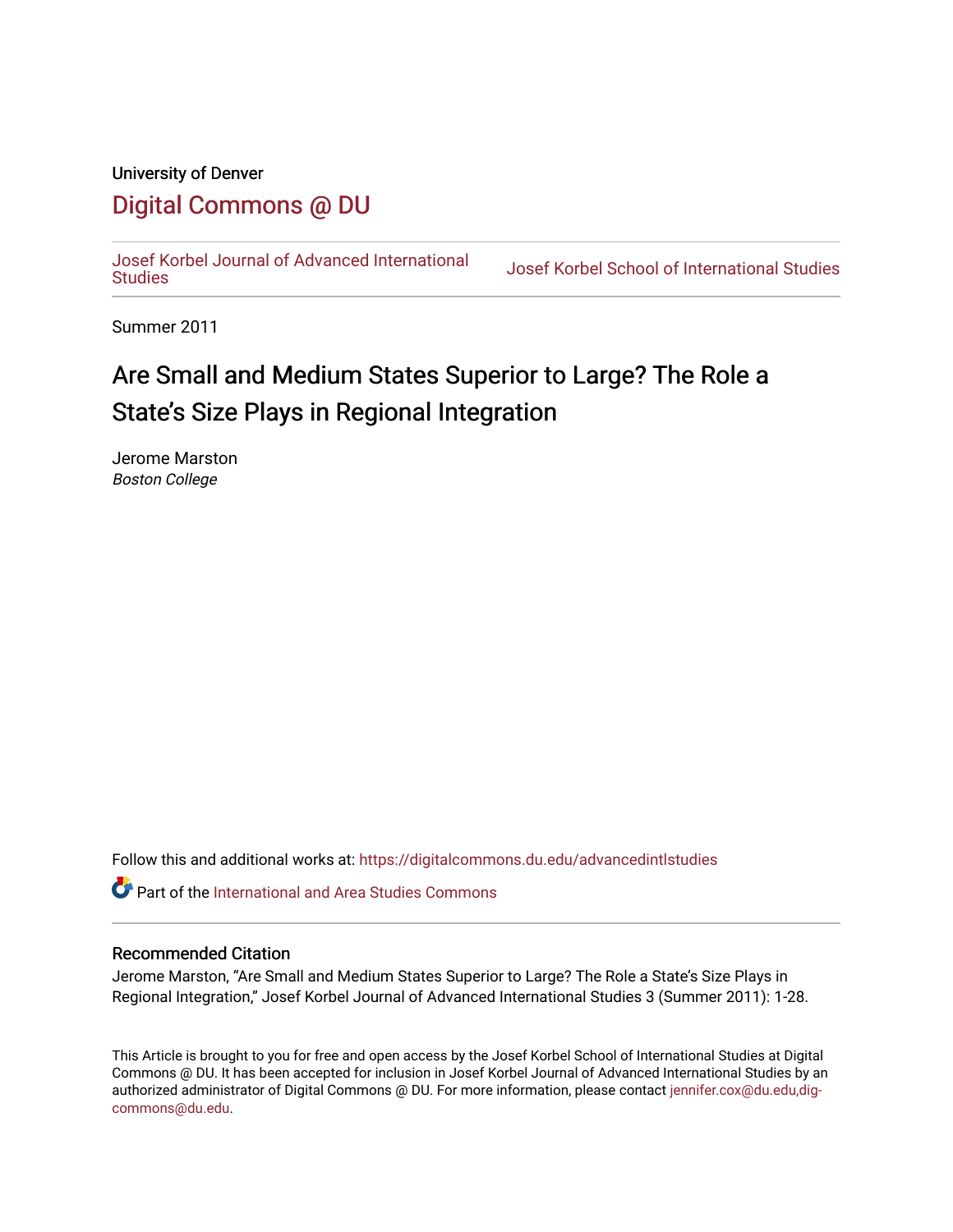Are Small and Medium States Superior to Large? The Role a State's Size Plays in Regional Integration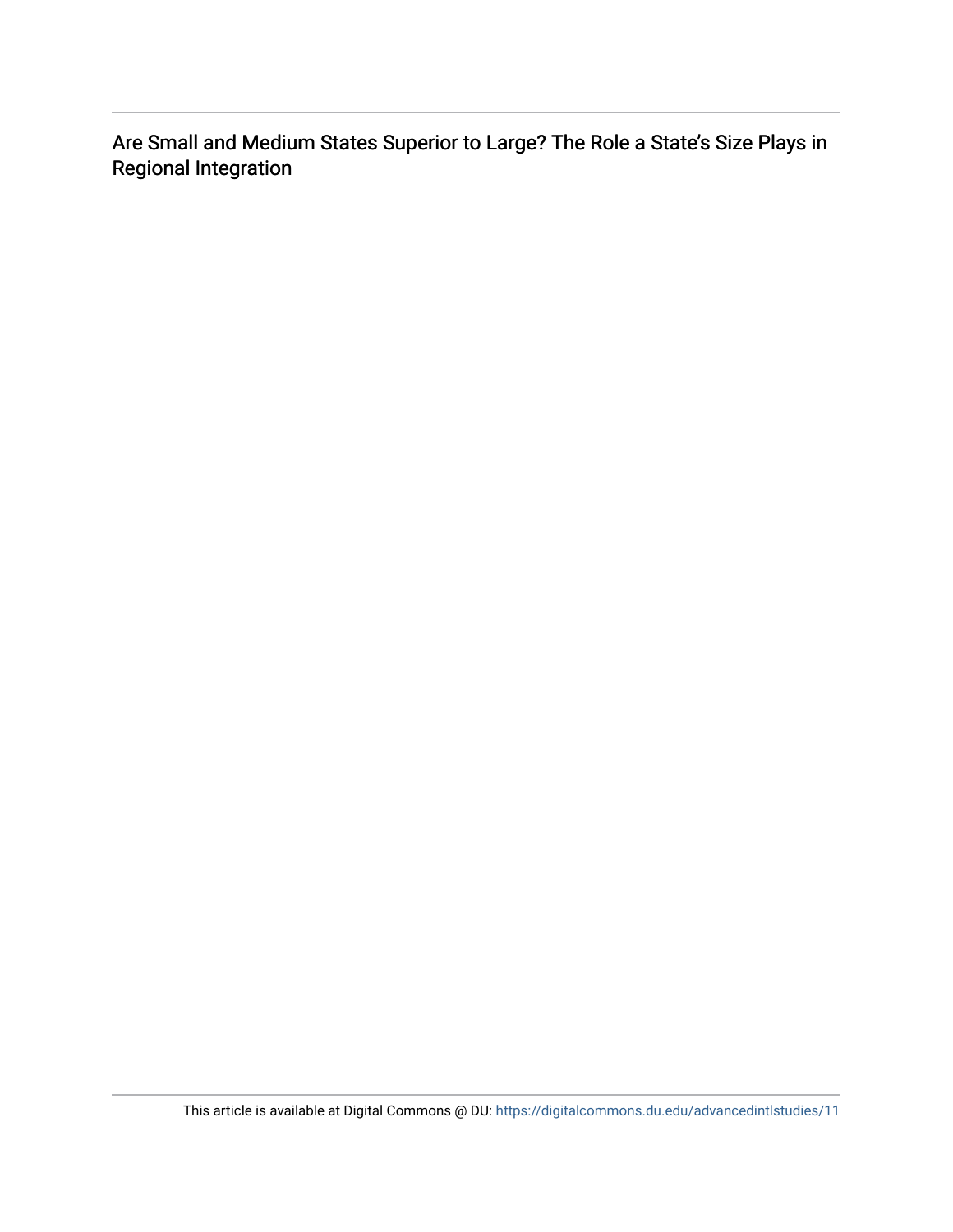# **Are Small and Medium States Superior to Large?**

# **THE ROLE A STATE'S SIZE PLAYS IN REGIONAL INTEGRATION**

JEROME MARSTON Boston College M.A. Candidate, Political Science

This study examines the relationship between a state's size and regional integration. Specifically, this study empirically focuses on whether a particular size of state plays a disproportionate role in establishing regional institutions. This paper undertakes research in an attempt to settle a dispute that has arisen within the literature. Expressly, whether it is small, medium, or large states that encourage regional integration and furthermore whether the former two in fact resist the latter's attempts to do so. In an effort to resolve this debate, the paper explores critical time periods in the establishment of the European Union and MERCOSUR. This paper draws two conclusions from the empirical data presented. First, of the independent variables analyzed, medium states are more likely to play a disproportionate role in the initial establishment of regional institutions. Second, small states are more likely to play a disproportionate role in the subsequent advancement of these same institutions.<sup>1</sup>

**R**egional integration merits further study as the anomalous process is often a precursor to peace, prosperity, and citizen liberties. This paper analyzes bounded time periods during the establishment of regional institutions, as well as several failed attempts at the same, in an effort to expose the factors that contribute to the formation of such institutions. Perhaps disentangling these factors will foster integration in other regions. The European Union (EU) and MERCOSUR are two examples of successful regional integration, although they are at different stages of institutionalization. This study explores which size of state most contributed to the establishment of the regional institutions found in Western Europe and the Southern Cone.

# **Literature Review**

According to Russett and Oneal (2001, 160), the number of intergovernmental organizations in the world had risen to 293 by 1990. The widespread emergence of regional

<sup>&</sup>lt;sup>1</sup> The author would like to thank Professor David A. Deese in the Department of Political Science at Boston College for his helpful feedback. All mistakes are the author's. Contact the author at MARSTOJE@bc.edu.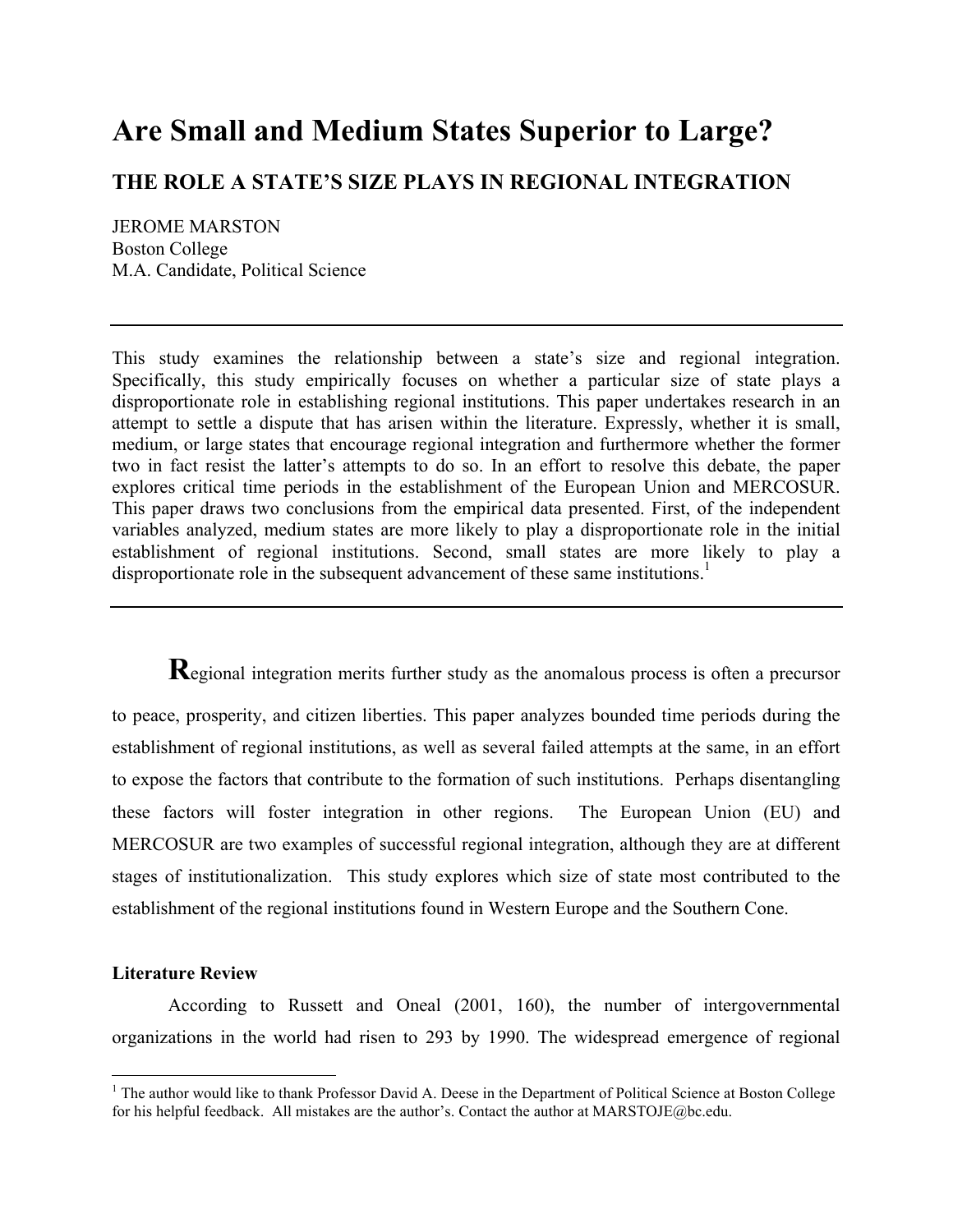institutions throughout the world has prompted many scholars to consider the possible impetuses to the phenomenon (Mansfield and Milner 1999). Several scholars have focused on the role of the United States as the global hegemon in regional integration (see Fawn 2009, 25-27), while others place an emphasis on the increased bargaining power small and medium states gain in relation to the global hegemon by organizing regionally (see, for example, Mera 2005, 116, 139).

A specific debate has arisen in the literature over the size of a state and the role it therefore plays in establishing formal regional institutions. Katzenstein (1997, 3, 259-260) posits that small states promote the formation of regional institutions, as they foster stability and constrain larger members from exercising power. Distinct from Katzenstein, Fawcett (2004, 429, 439) suggests that small states establish regional institutions as these institutions allow the small states to multiply their influence and lock in larger states. Spero (2004, 23), on the other hand, asserts that middle powers establish regional institutions as a method of aligning with all of their neighbors in an effort to lessen traditional security dilemmas. Contrary to the previous three views, Grieco maintains that weaker states oppose larger states establishing formal regional institutions, as they fear doing so would reflect the interests of the more powerful states and further increase regional imbalances (1997, 176; Mansfield and Milner 1999, 617). Finally, Mansfield and Milner (1999, 611) propose that large states establish regional institutions as a means to consolidate their influence over their weaker neighbors.

The paper attempts to resolve this debate by contrasting the five competing views against a central question: which size of state most contributed to the establishment of the regional institutions found in Western Europe and South America's Southern Cone?

#### **Research Design**

To answer the central research question, this paper draws on five hypotheses:

(H1) This paper first tests the hypothesis that small states play a disproportionate role in establishing formal regional institutions. As suggested by Katzenstein (1997, 3, 259- 260), smaller states do so as regional institutions foster stability and constrain larger members from exercising power.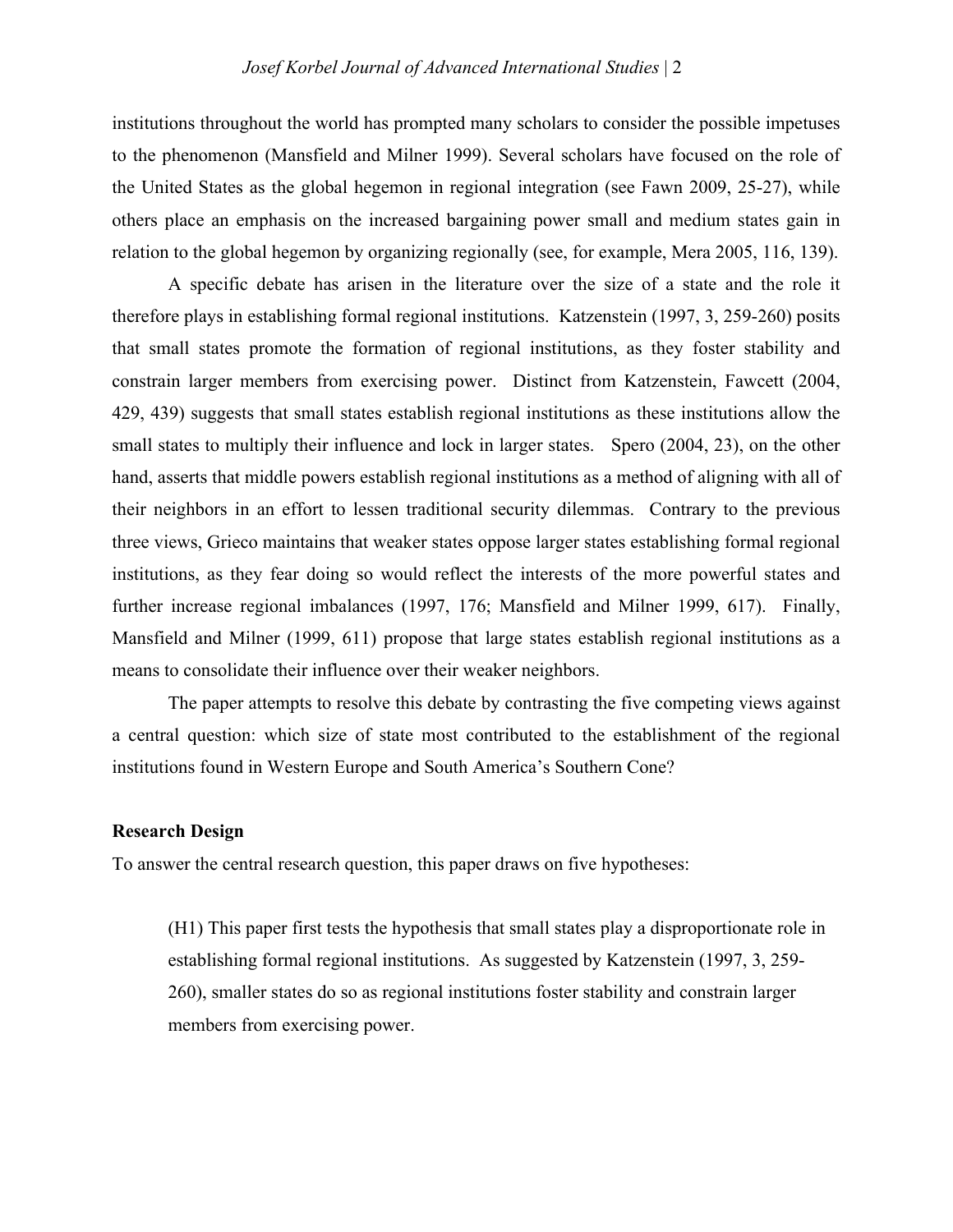# *Josef Korbel Journal of Advanced International Studies* | 3

(H2) This paper formulates a subsequent hypothesis to test the central research question. The second hypothesis is that small states play a disproportionate role in the establishment of regional institutions as these institutions allow them to multiply their influence and lock in larger states (Fawcett 2004, 429, 439).

(H3) In contrast to the first two, the research paper proposes a further hypothesis. In the third hypothesis, middle powers establish regional institutions as a method of aligning with all of their neighbors in an effort to lessen traditional security dilemmas (Spero 2004, 23).

(H4) Subsequently, this study considers the hypothesis that small and medium states actually resist the establishment of regional institutions instead of fostering their formation, as the first three hypotheses maintained. As Grieco (1997, 176) proposes, within a region in which the distribution of capabilities has shifted or states expect a shift to occur, those states disadvantaged by the redistribution oppose the establishment of a formal regional institution. This is the case, as weaker states fear that an institution would merely reflect the interests of the more powerful members.

(H5) The final hypothesis tested within this paper is that large states establish regional institutions as a means to consolidate their political influence over weaker counterparts (Mansfield and Milner 1999, 611).

The chart below illustrates the five hypotheses. Each row represents one hypothesis. The column on the left lists the size of state that corresponds to each hypothesis. The right-hand column contains brief summaries of each hypothesis.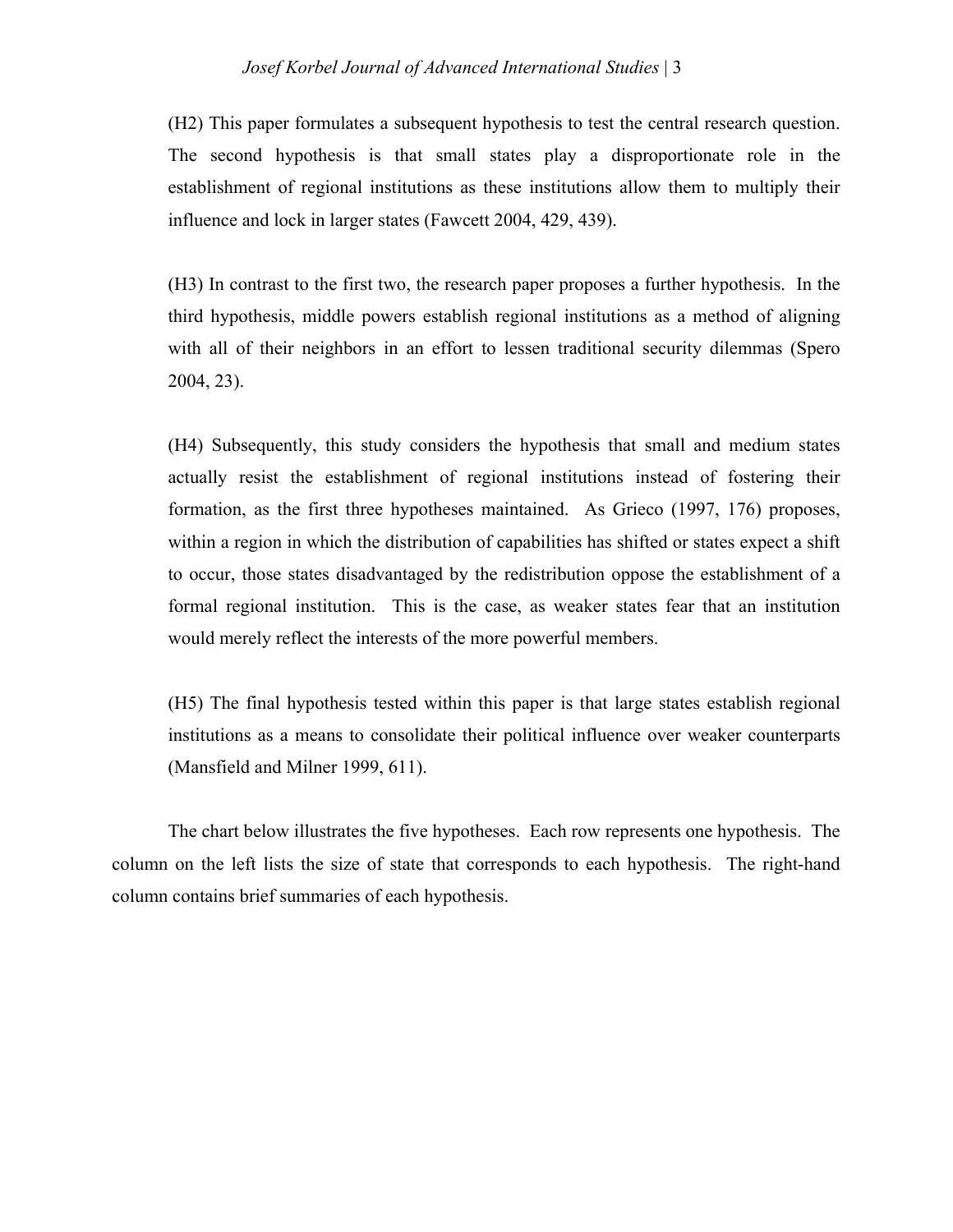

The dependent variable in this study is the establishment of a formal regional institution, specifically, the establishment of the European Union in Western Europe and MERCOSUR in the Southern Cone. For the purposes of this study, this paper defines the establishment of a formal regional institution as the year and a half leading up to the formation of the European Coal and Steel Community (founded in April 1951) and the European Economic Community (launched in March 1957). In the case of the Southern Cone, establishment is defined as the year and a half leading up to the formation of MERCOSUR (initiated in March 1991) and the formalization of the customs union by the Treaty of Ouro Preto (signed in December 1994). This paper measures establishment in this manner for several reasons. First, these institutions came into existence as opposed to other attempts. This paper considers the study of successful institutions, as doing so lends external validity. Second, regional institutions are not formed over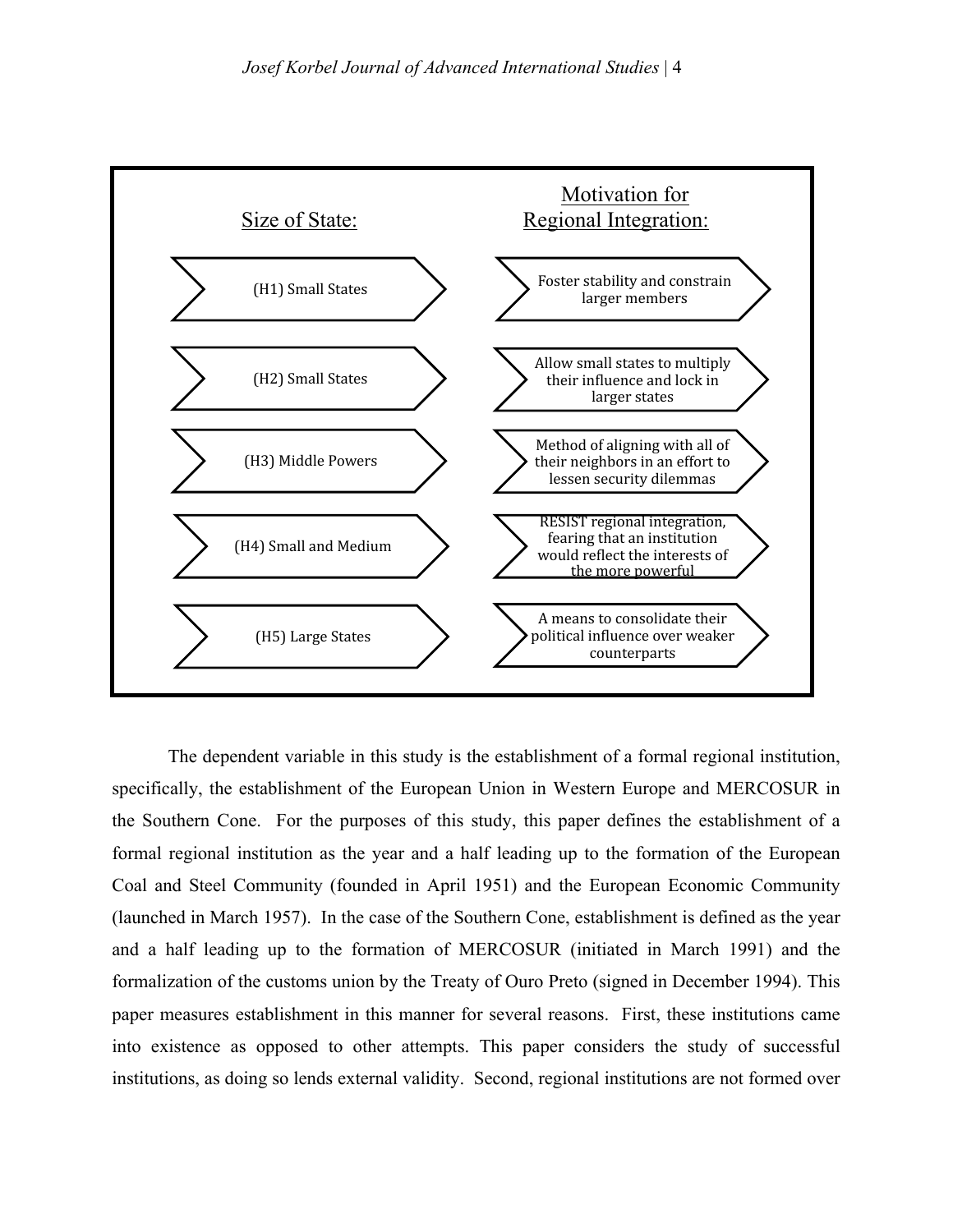night, so the lead up to their establishment must be considered. Third, the interests of this study lie in the role states play at the time institutions are established instead of the durability of these institutions. Thus, the precursor to or the formation of the institution itself is considered, as opposed to a later manifestation of the institution.

In an effort to preclude potential confounding variables this paper also analyzes failed attempts at regional integration. Doing so will more accurately answer the primary research question of the paper. As such, this article considers cases within Western Europe and the Southern Cone in which integration was unsuccessful around or within the same year-and-a-half time frames discussed above.

For the purposes of this study the term large state refers to regional hegemons. Grieco suggests that weaker states may oppose the formation of an institution if they *expect* a shift in capabilities to occur; therefore this study also considers potential regional hegemons (1997, 176). The terms "potential" and "perceived" hegemon are used interchangeably throughout the paper and refer to Brazil and Germany. Small states, on the other hand, include Paraguay, Uruguay, Belgium, Luxembourg, and the Netherlands. The term medium state refers to Argentina and France. Italy is rarely addressed within this research paper, although presumably it would be considered a medium state. This paper makes an effort to avoid any further consideration of the semantics surrounding state size. For a more in-depth discussion of Brazil's status as a large state within the region refer to Fernandez (1992) pages 67-69. Also, Mansfield and Milner (1999, 612) refer to Germany as a regional hegemon in their article and for further discussion of the subject refer to Pedersen (1998, 3-5, 34-35).

This study explores three independent variables: (1) the role *small* states play in establishing regional institutions, (2) the role *medium* states play in establishing regional institutions, and (3) the role *large* states play in establishing regional institutions. This article measures the role a state plays in establishing a regional institution through case study. The following sections analyze primary sources such as newspaper articles, government documents, and elite speeches and memoirs from the time periods discussed above, as well as the surrounding historical context. The goal of these case studies is to establish whether a certain size of state played a disproportionate role at the critical points in the integration process.

The term "disproportionate role" is defined as a state playing a more robust and determined role than its neighbors to ensure that the process of regional integration is initiated,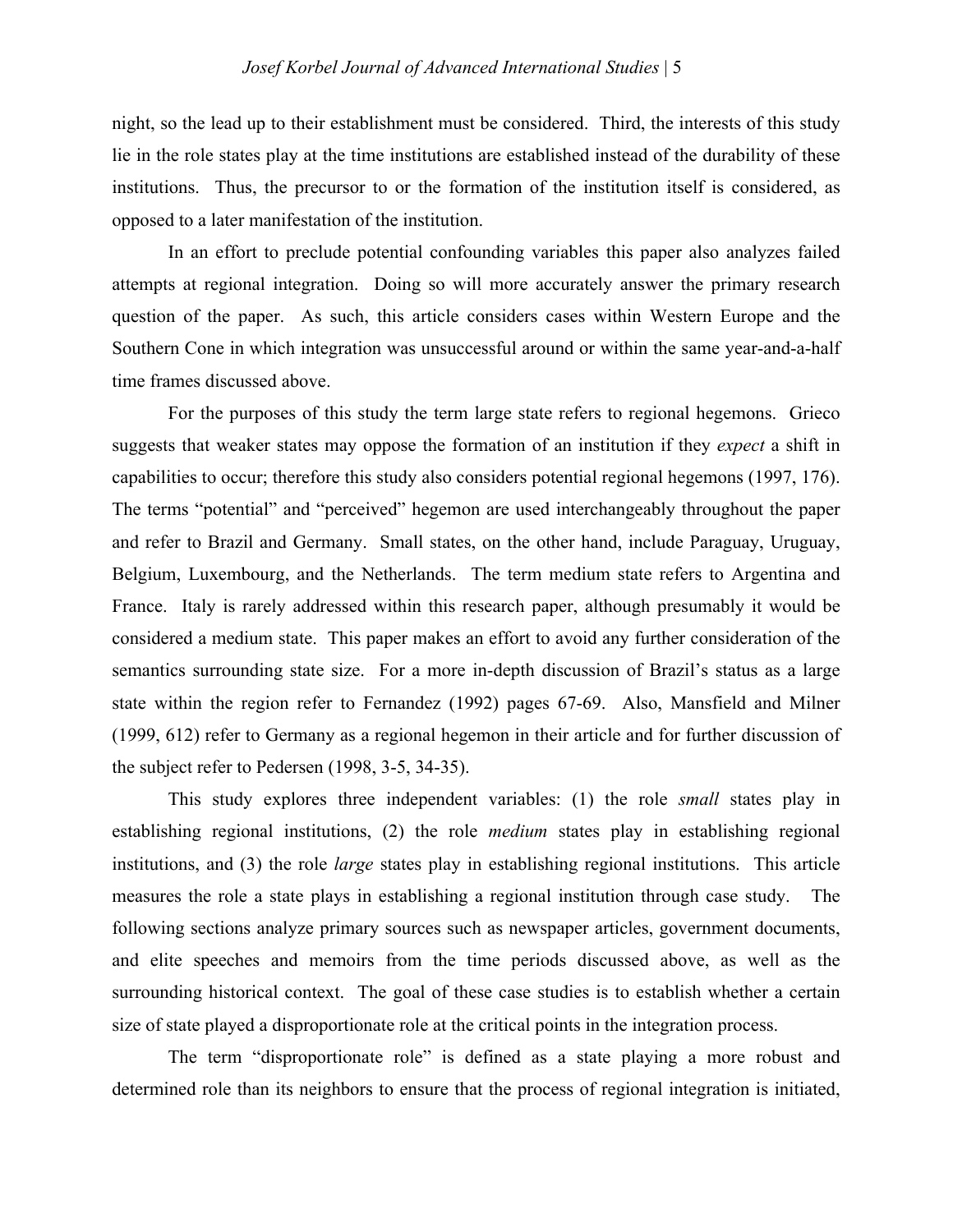maintained, or completed. A state that initiates regional integration undoubtedly plays a more robust and determined role in the process than its neighbors. If this state had not done so, or another state had done so earlier, then presumably the present institution would be slightly different. This research paper considers the initiation of regional integration as sufficient evidence that a state played a disproportionate role in that stage of integration. In addition, a state is considered to play a disproportionate role if it appears to have been crucial to negotiating the establishment of the organization. A state is also regarded as having played a disproportionate role if it was integral in ensuring that integration succeeded, including during a latter stage of integration.

# **Western Europe**

### *European Coal and Steel Community (April 1951)*

The first case of regional integration this research paper considers is the European Coal and Steel Community (ECSC). Most observers consider the ECSC to be the starting point of the EU. The Community brought France, Germany, Italy, as well as the smaller countries Belgium, the Netherlands, and Luxembourg (Benelux) together. The aim of the ECSC was to organize the free movement as well as to provide free access to the sources of their production and an authority to supervise the market. The Schuman Declaration, proposed by French Foreign Minister Robert Schuman, initiated the ECSC in 1950 (Europa 2005).

In May 1950 Jean Monnet, the Commissioner for the first French National Plan, presented a memorandum to Robert Schuman and Georges Bidault, the French Foreign Minister and French Prime Minister respectively, discussing a proposed means of embedding France and Germany in a common interest. The memorandum was the precursor to the meeting in which Monnet and his team came together to draft the declaration, which Schuman would make on May 9, 1950 (Salmon and Nicoll 1997, 40). Monnet writes, "the German situation is rapidly becoming a dangerous cancer for peace in the near future, and for France at once, if the Germans do not point themselves towards hope and collaboration with free peoples" (Salmon and Nicoll 1997, 42). He then continues, "we must abandon the forms of the past and embark on the road of transformation both by the creation of economic conditions on a common base and by the establishment of new authorities accepted by national sovereignties" (Salmon and Nicoll 1997, 43).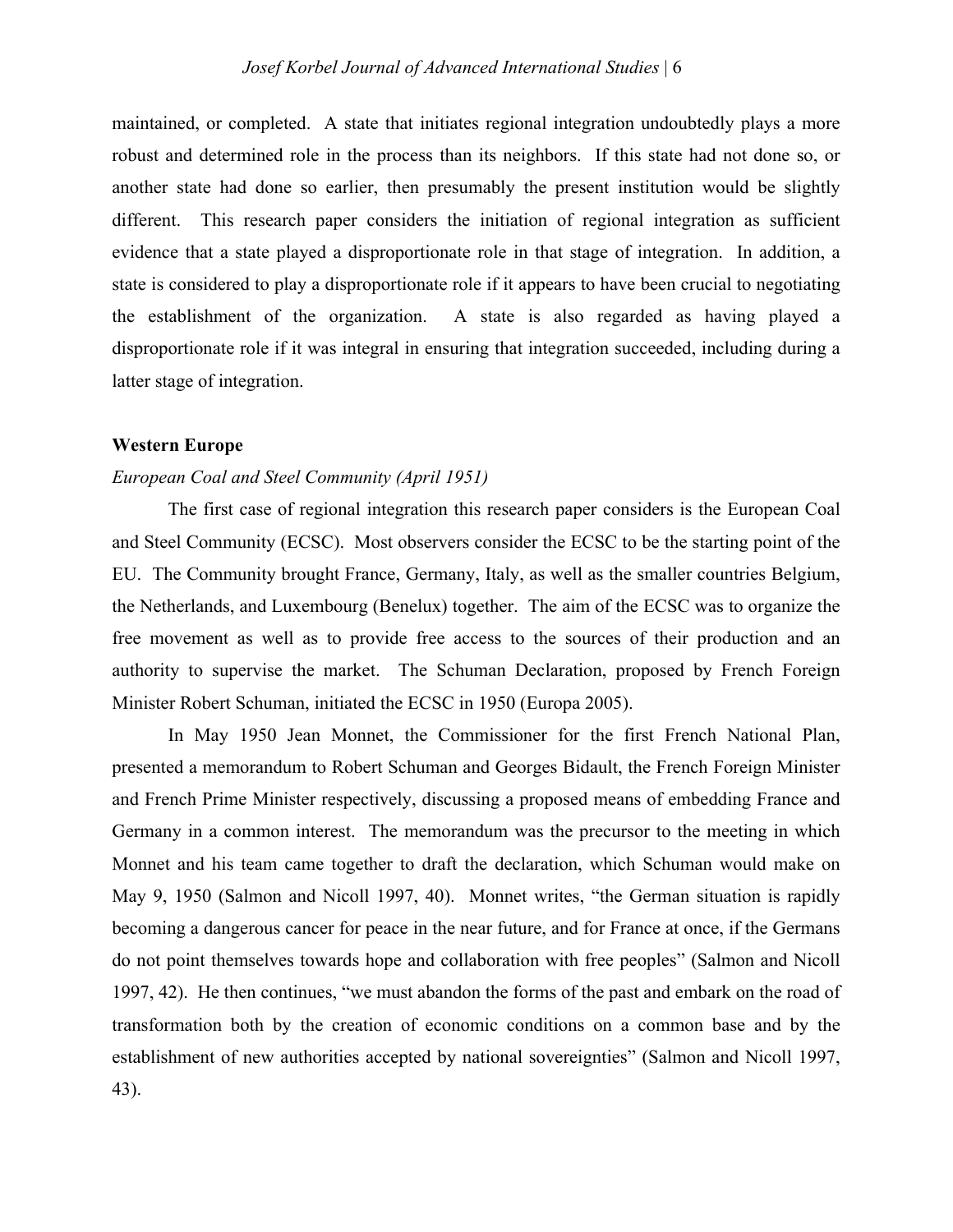The Schuman Declaration of May 1950 "proposes that Franco-German production of coal and steel as a whole be placed under a common High Authority, within the framework of an organization open to the participation of the other countries of Europe." He subsequently states, "the solidarity in production thus established will make it plain that any war between France and Germany becomes not merely unthinkable, but materially impossible" (Salmon and Nicoll 1997, 44).

There is a general consensus among scholars of political science and history that France initiated the European Coal and Steel Community. A. W. Deporte writes, "the deadlock of the attempt to move toward greater European unity…was broken only—but definitively—by the bold and imaginative proposal made by French Foreign Minister Robert Schuman" (1979, 221). DePorte (1979, 222) goes on to say that the ECSC was a "defensive policy" on the part of the French. Furthermore, he states that "the Benelux countries did not want to be left out of a union including their two most important neighbors" (1979, 223). Thomas Pedersen confirms "the Schuman Declaration of 9 May 1950 is normally seen as the founding document of the European communities. It is customary to describe the ECSC initiative as a French initiative" (1998, 76). John McCormick (1999, 46-48) also attributes a majority of the formation of the ECSC to the efforts of Monnet and France.

# *Failed Attempts*

The first failed attempt at European integration this paper considers is an effort undertaken by Germany. In an interview with a U.S. journalist on March 7, 1950, Konrad Adenauer, the Chancellor of Germany, discusses his proposal for a union between France and Germany. The Chancellor suggests that such a union would forestall nationalism in Germany and mitigate territorial disputes, between the two countries, over the Saar region (Pedersen 1998, 76). According to Salmon and Nicoll (1997, 40), however, the German proposal was "illreceived" in France. On the other hand, it is interesting to note that several months later the French initiative to integrate was well received in Germany. According to Pedersen (1998, 76), "when Schuman launched the Schuman plan in May 1950, Adenauer immediately threw his weight behind it."

This paper now turns to a second failed attempt at integration, the Organization for European Economic Cooperation (OEEC). Set up in April 1958, the Organization was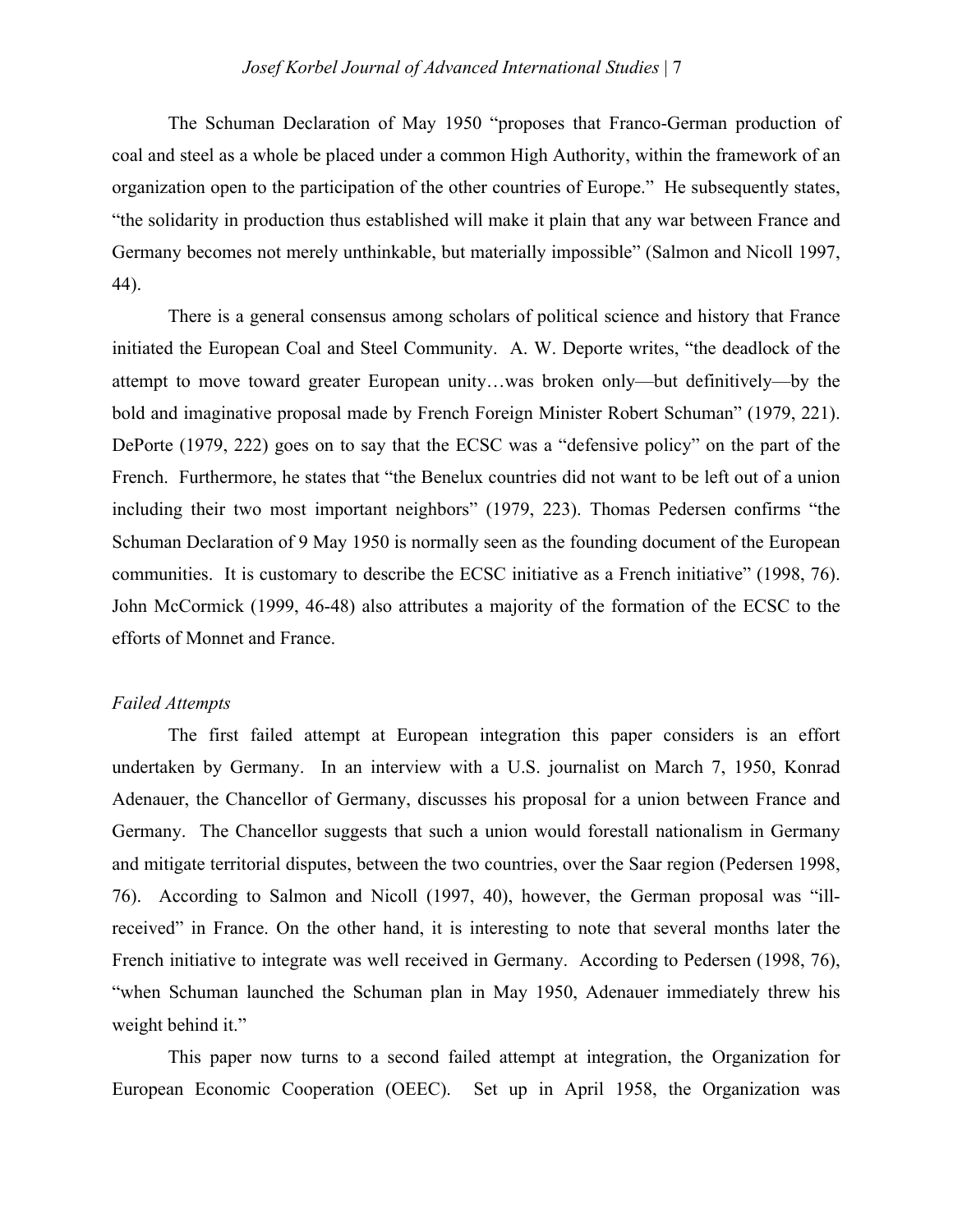established to make joint decisions regarding the distribution and use of Marshall Aid. As the sole contributor of funds to the organization, the United States laid plans for the supranational economic management of Europe by insisting that states make decisions jointly. The OEEC stayed in operation for twelve years; however, it did not lead to integration. England did not want to fully enter into an arrangement with the Continental states and France and the other countries had developed plans for recovery that were restrictive of the free market (George and Bache 2001, 50-51). In sum, "despite its economic leverage, the United States simply did not have sufficient political weight to overcome the combined opposition of Britain, France, and the smaller European states to allowing OEEC to develop as a powerful supranational organization" (George and Bache 2001, 51).

#### *Parting Remarks*

The case of the ECSC as well as the two failed attempts at European integration reveal three conclusions. First, these cases demonstrate that France, a middle power, played a larger role in founding the ECSC than the small Benelux states. Critics of this conclusion might suggest that the ECSC evolved from the customs union formed by the Benelux countries in 1948 (McCormick 1999, 32), which would aggrandize the role the smaller states played in integration. However, the ECSC did not arise from an existing customs union between the Benelux countries; in fact, the Community regulated coal and steel between France and Germany. The Benelux countries and Italy were subsequently invited to join, as the Community was left open to other like-minded European countries. Furthermore, the case of the ECSC and the two failed attempts demonstrate that Germany, the regional hegemon, was unable to initiate European integration, as the attempt was not well received in France. Finally, the last failed attempt reveals that the United States, a global superpower, was unable to ensure full regional integration, despite its economic and political clout.

## *European Economic Community (March 1957)*

The literature widely considers the European Economic Community (EEC) to be the next decisive step in the formation of the EU. The EEC aimed to further European integration through the expansion of trade on the continent (Europa 2005). The Treaty of Rome, which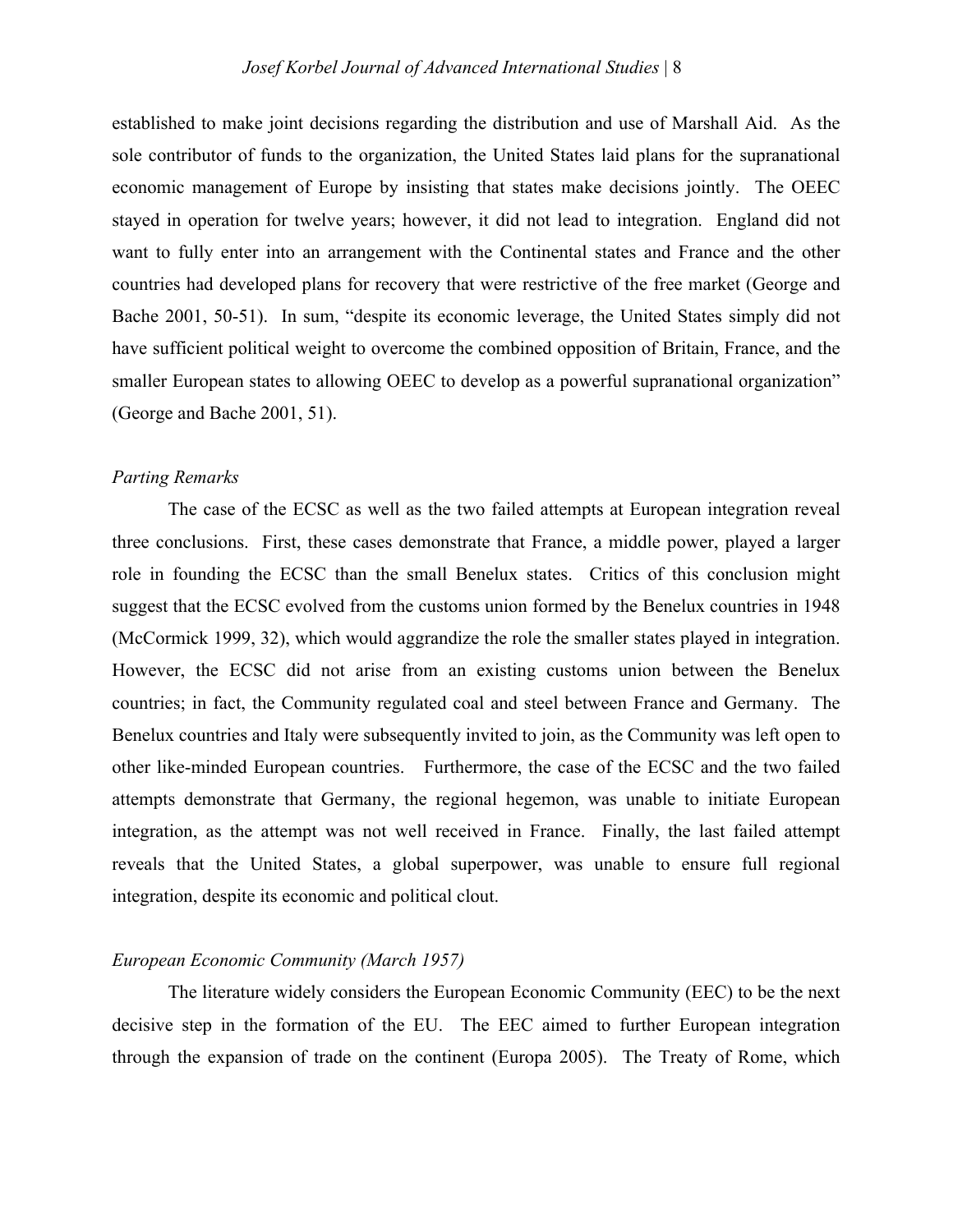established the Community, states that member-governments are "resolved by thus pooling their resources to preserve and strengthen peace" (Vaughan 1976, 74).

The EEC Council works to "ensure coordination of the general economic policies of Member States" as well as to "have power to take decisions" per article 145 of the Treaty of Rome (Vaughan 1976, 88). Article 146 of the Treaty states that the Council will have one member per member-government. Furthermore, Article 148 states, "save as otherwise provided in this Treaty, the Council shall act by a majority of its members…Where the Council is required to act by a qualified majority, the votes of its members shall be weighted as follows: Belgium 2, Germany 4, France 4, Italy 4, Luxembourg 1, Netherlands 2" (Vaughan 1976, 89).

Prior to the establishment of the EEC, the Spaak committee, headed by the Belgian Minister of Foreign Affairs, Paul-Henri Spaak, met between July 1955 and March 1956 to discuss the Benelux memorandum. The memorandum combined Monnet's ideas for further sectoral integration with Dutch Foreign Minister Johan Willem Beyen's idea for a general common market. After numerous compromises, the six member governments agreed to the Report and the committee was subsequently transformed into a conference. The conference was responsible for drafting the Treaties of Rome, which established the EEC (George and Bache 2001, 72-73). The Treaties and the committee "owed a great deal to his [Spaak's] energetic and skilful chairing" (George and Bache 2001, 73).

At the time of the EEC's establishment, the Dutch government's report to the second chamber of the Estates General reads, "it has always been the intention that the

establishment of the ECSC would lead to a more extensive economic integration, and the moment at which this development is to become reality provides the Netherlands' government, which has always desired and promoted it, an occasion for deep satisfaction…The ever more intimate interweaving and fusion of their economic interests and the continuous consideration of vital facets of their [the member states'] economic, social, and monetary affairs necessary in connection with the Common Market, cannot but strengthen more and more the political ties between the Member States. Inevitably this will with the passage of years strengthen and seal the solidarity and unity of Europe. For various reasons this unity is of essential political importance. These reasons…may here once again be briefly summarized. In the first place it is a matter of West European survival that rivalry between France and Germany be terminated…In the third place this unity will express even more strongly Germany's ties with the West" (Schmitt 1969, 147- 148).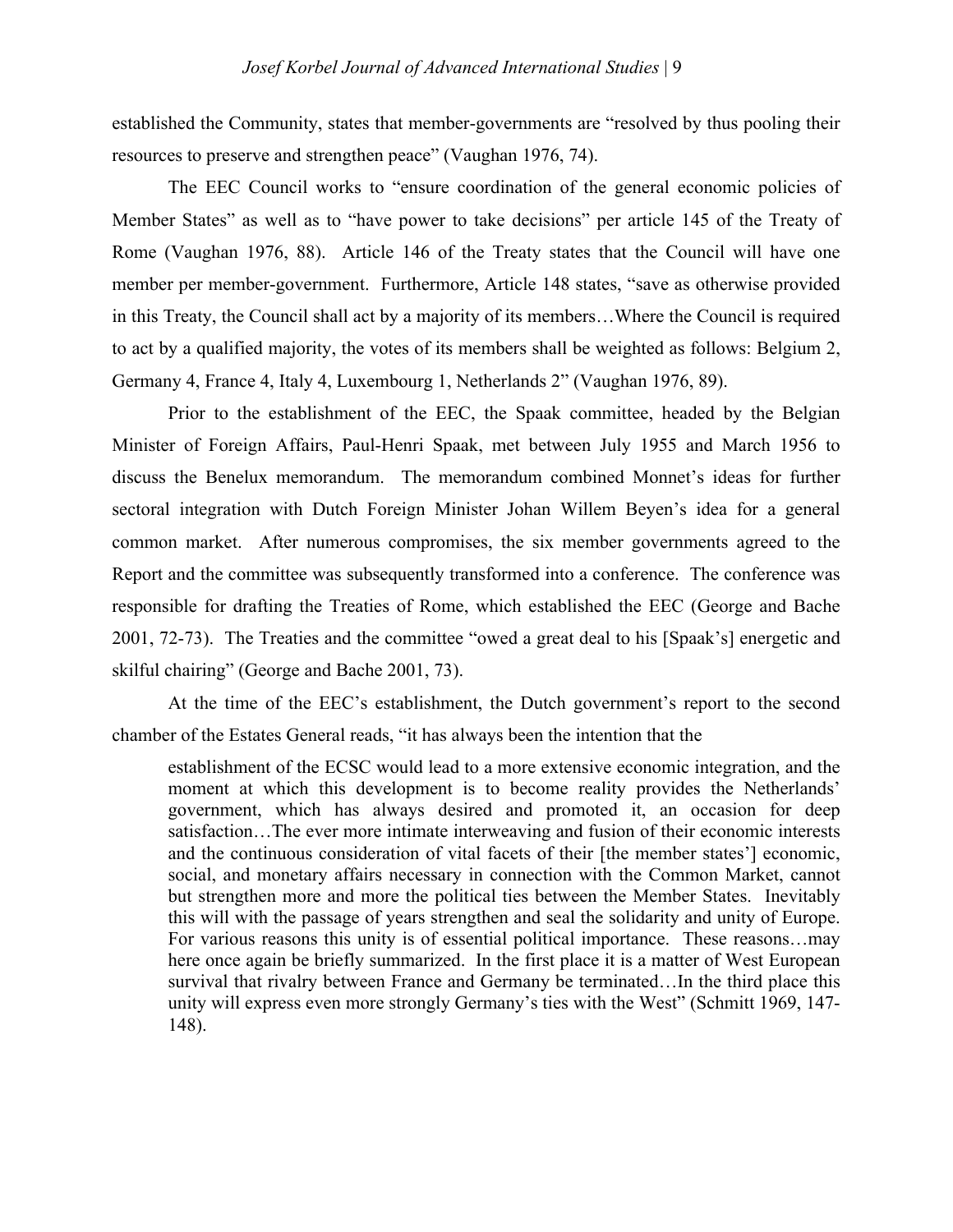In regard to the report, Schmitt (1969, 146) states, "the Netherlands authorities expressed disappointment that the Treaty [of Rome] did not go further on the road of union than it did…"

There is a general consensus among scholars of political science and history that the Benelux countries viewed the EEC as an opportunity to both constrain German influence and to multiply their own influence counter to German interests. Richard Vaughan (1976, 94) writes, "it remains true that Benelux [the Benelux Economic Union] acted historically as a model, or inspiration, for the European Communities. The Three paved the way for the Six." Peter J. Katzenstein (1997, 251) adds, "widespread suspicion of a potential revival of German militarism made it imperative to embed a rearmed Germany fully in a Western and European framework. After the defeat of the European Defense Community in the French Assembly, the European Economic Community became a plausible option for anchoring Germany in a European economic network." He goes on to say that "the effects of German power are softened because of Germany's participation in European institutions" (1997, 260). Furthermore, in writing about the EEC, A. W. DePorte (1979, 224) states, "it was as if the very strengthening of the FRG [Federal Republic of Germany] lent urgency to a new attempt to channel and circumscribe its freedom of action by erecting new European structures." Moreover, DePorte (1979, 223) and John McCormick (1999, 31) point out that the German Chancellor, Konrad Adenauer, saw integration as an opportunity to rebuild West German respectability. According to Stephan George and Ian Bache, aside from respectability, Germany was also willing to be constrained by its neighbors as the EEC offered "the considerable prize of the common market in industrial goods" (2001, 75).

# *Parting Remarks*

The year-and-a-half time frame leading up to the EEC provides ample evidence of the strong role played by the small states in engendering regional integration. First, the Dutch government's report demonstrates that members of this small state's government took a potential German threat seriously. It also reveals that the Netherlands viewed the EEC as an opportunity to constrain a rearmed Germany. The report also makes it apparent that the Netherlands had actually hoped for further integration than the EEC achieved.

The critical role played by Paul-Henri Spaak further demonstrates the necessity of the Benelux countries to the regional integration of Europe. As does the Benelux initiative, which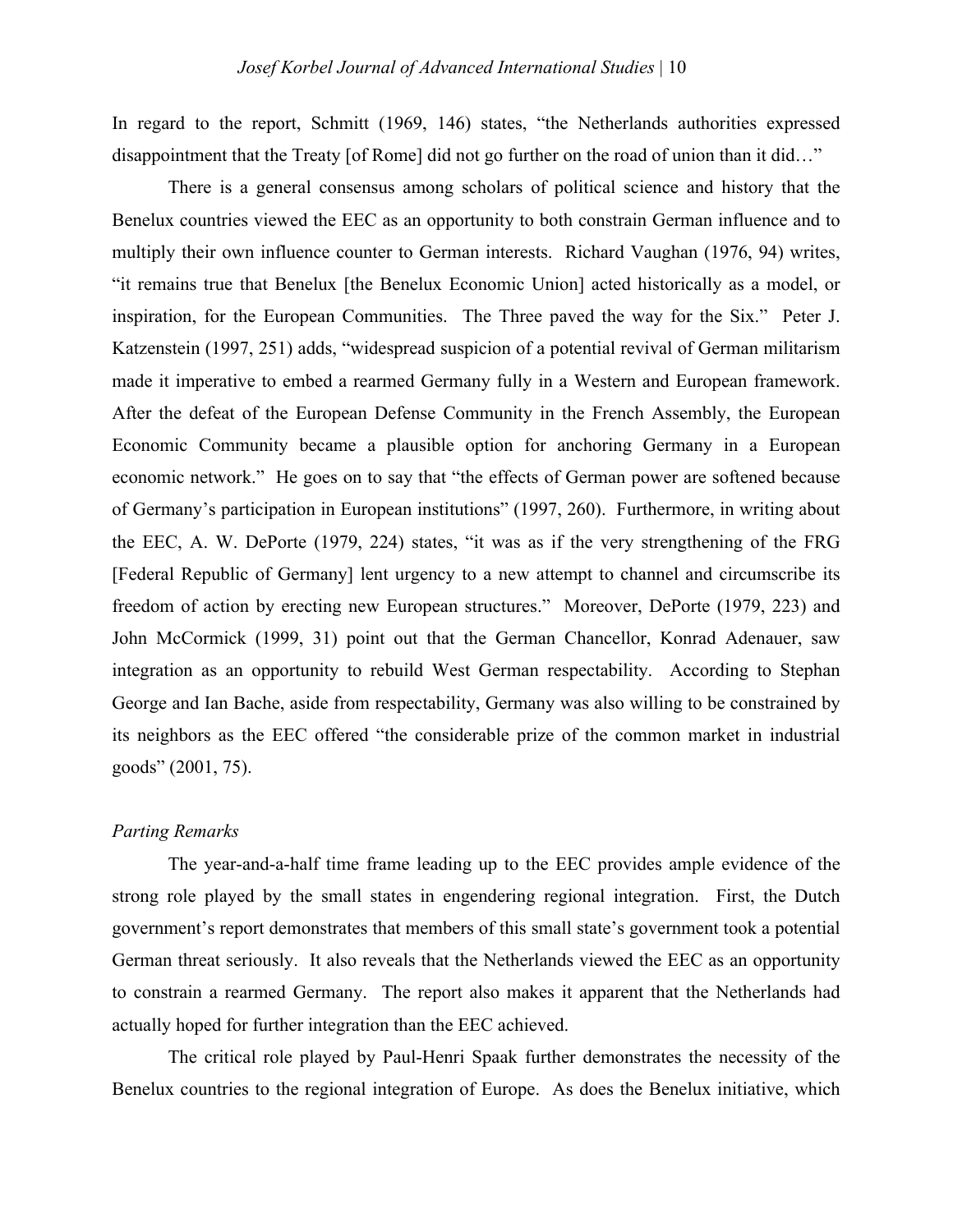laid the groundwork for the Treaty of Rome. As its name implies, the initiative was developed and subsequently circulated by Foreign Ministers from the Benelux countries (George and Bache 2001, 73).

Finally, the voting structure of the EEC Council makes evident the incentive for the smaller states to encourage regional integration. Integration allowed the three small states to multiply their influence vis-à-vis the large state. Specifically, the Benelux countries could wield more votes than Germany (five to four) when the Council was required to act by a qualified majority. It must be noted, however, that this is not the case within the Assembly where the Benelux countries, when combined, wield two votes less than Germany, as specified by Article 138 of the Treaty (Vaughan 1976, 87).

#### **The Southern Cone**

### *MERCOSUR (March 1991)*

This research paper now turns to integration in the Southern Cone. The Treaty of Asunción established the common market MERCOSUR, in March 1991, between Argentina, Brazil, Paraguay, and Uruguay. The Act of Buenos Aires, signed the year prior between Argentina and Brazil, led to the Treaty of Asunción (Guerrero 2005, 22; Phillips 2004, 88).

Before these steps were taken, Argentina and Brazil had long suffered a degree of mistrust and rivalry stemming from their mutual ambitions to become regional powers (Guerroero 2005, 22; Cason 2000, 25; Manzetti 1990, 114). According to Kaltenthaler and Mora (2002, 82), these ambitions date back to their independence and culminated during the 1970s when the military regimes leading the countries engaged in an arms race, including the import and production of a nuclear power capability.

In the lead up to the Act of Buenos Aires, Raúl Alfonsín and José Sarney, the presidents of Argentina and Brazil respectively, began economic integration as a political initiative to foster cooperation. Prior to the signing of the Act, under the Argentine Brazilian Economic Integration Program (ABEIP) the two presidents held meetings every six months to sign protocols lowering tariffs in specific industries (Cason 2000, 25). Although outside of the year-and-a-half parameter set up by this research paper, it is important to recognize that "the initiative for the ABEIP came from Alfonsín," the president of Argentina (Cason 2000, 25). "Both new governments reasoned that if they tied themselves more closely to each other's economy, a renewal of traditional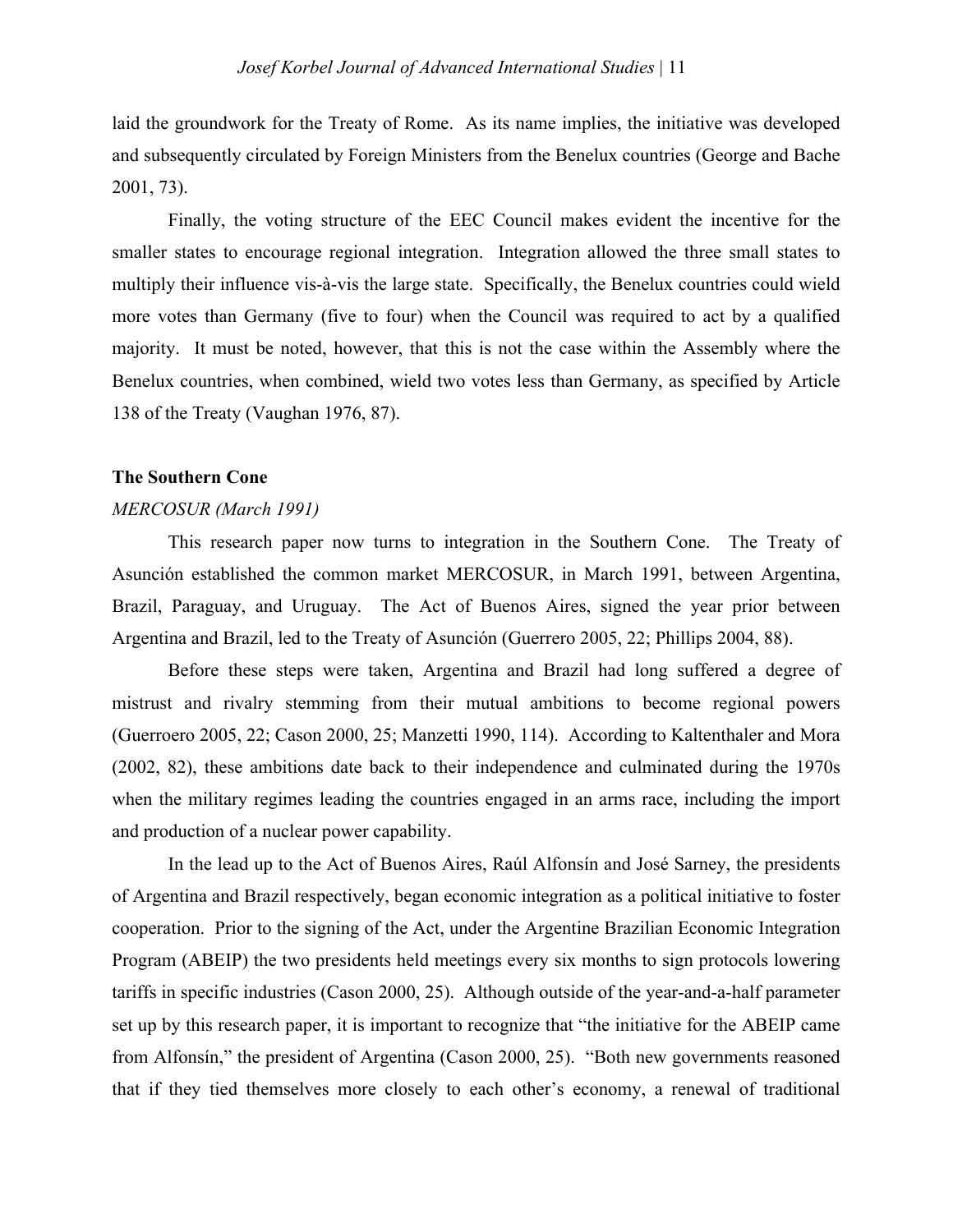conflicts and rivalries would be less likely" (Cason 2000, 25). According to Kaltenthaler and Mora (2002, 81), "in the initial phases of the process [of integration], the primary motivation of Buenos Aires and Brasilia was to end the more than a century long rivalry and conflict between the two."

Carlos Menem and Fernando Collor de Melo, the subsequent presidents of Argentina and Brazil respectively, continued the process, signing the Act of Buenos Aires in July 1990 (Kaltenthaler and Mora 2002, 75; Guerrero 2005, 21). "The agreements' significance is the effort of both countries to set aside centuries of rivalry and suspicion to create a basis for longlasting cooperation" (Kaltenthaler and Mora 2002, 82-83). The process culminated when Menem and Collor, as well as the presidents of Paraguay and Uruguay, signed the Treaty of Asunción, establishing MERCOSUR. At the signing of the Treaty, President Menem of Argentina said, "our concern is no longer armed warfare. Our most important concern must now be peace" (BBC, 1991).

Paraguay and Uruguay did not join the integration process until after Argentina and Brazil had initiated it with ABEIP and the Act of Buenos Aires (Cason 2000, 25; Phillips 2004, 88; Guerrero 2005, 21, 27-28; Taiana 1995, 46). At the time of these initiatives Uruguay had preferred to maintain narrow bilateral trade agreements with its two larger neighbors. However, after the initiatives came into effect, "attempting to avoid the potential economic costs of marginalization from Argentine-Brazilian integration, Montevideo initiated and helped promote the idea of a regional free trade agreement" (Kaltenthaler and Mora 2002, 87). When promoting the regional free trade agreement Uruguayan elites took several of the country's unique characteristics into consideration. These included Uruguay's intermediary geographic location between Argentina and Brazil, the existing infrastructure within Uruguay, and the concentrated financial activities of its neighbors in Montevideo. Uruguay hoped that with the aforementioned characteristics as well as the higher levels of education of the populace, relative to those of its neighbors, that the small country could play an important role in the integration process, as well as serve as a hub between its two much larger neighbors (Fernandez 1992, 97-98; Phillips 2004, 104). A *New York Times* article from the month in which the Treaty was signed evidences these considerations in the following: "Uruguay is expected to emerge as a service and financial center for the common market. It has the region's top literacy rate, a strong university system and a tradition as a banking center for Argentine and Brazilians" (Brooke 1991, 2).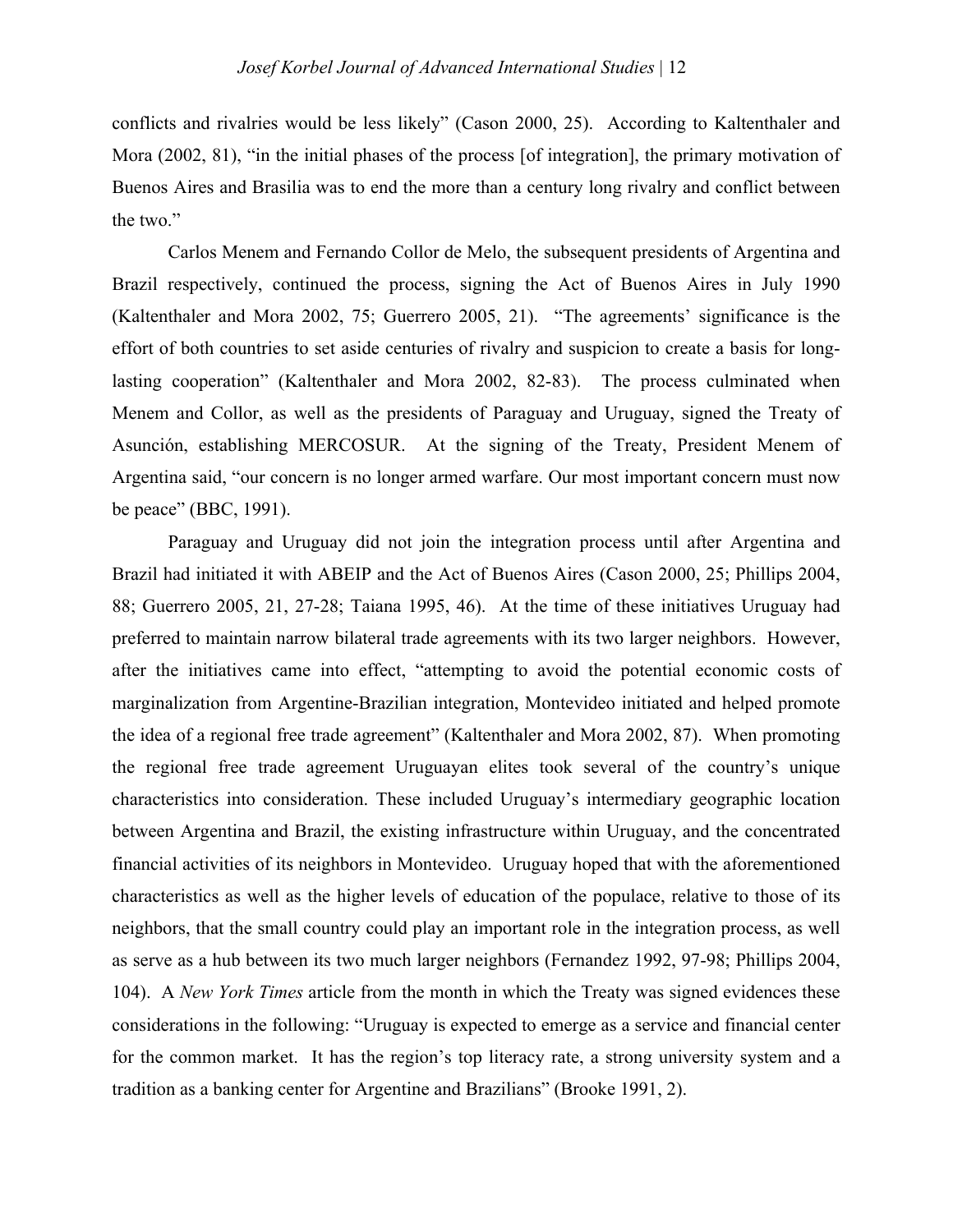Paraguay, in large part, was brought into the integration process by Uruguay. General Alfredo Stroessner's authoritarian regime controlled Paraguay from 1954 to 1989, and as such the country lacked the institutional capacity to successfully negotiate its role in regional integration without Uruguay (Kaltenthaler and Mora 2002, 88). "The lack of experts on economic integration and negotiation in the [Paraguayan] foreign ministry resulted in Uruguay defining Paraguay's interests in the process" (Kaltenthaler and Mora 2002, 88). In fact, "Paraguay's role in the negotiations leading to the Treaty of Asuncion was minimal at best" (Kaltenthaler and Mora 2002, 88).

For the newly democratic Paraguayan state, membership represented reversals away from the isolation and nationalism pervaded by the former authoritarian government, as well as legitimacy (Kaltenthaler and Mora 2002, 89; Phillips 2004, 104-105). "Paraguayan motivations were in this sense essentially political rather than economic and centered around the promotion of international democratic legitimacy. Indeed, the economic implications of membership were barely discussed at the time that the Paraguayan government signed the Treaty of Asunción" (Phillips 2004, 105).

The initiative for integration was state-led, as opposed to the private sector encouraging the economic union, as critics might suggest. MERCOSUR and its precursors came about primarily as a result of the efforts of the presidents of the four member countries (Cason 2000, 26; Kaltenthaler and Mora 2002, 82). According to Cason (2000, 26), "the private sector generally did not participate in the early negotiations." Many agricultural and industrial groups later saw the benefits to the opening up of markets, but the initiative did not originate with an economic actor (Cason 2000, 26; Kaltenthaler and Mora 2002, 82).

# *Parting Remarks*

As was observed in Europe, a medium state initiated the integration process in the Southern Cone. Throughout the twentieth century Brazil began to establish itself as the regional hegemon over Argentina. Aldo Ferrer, who was that president of a major Argentinean bank during the late 1980s (Banco de la Provincia de Buenos Aires) and former Minister of Economics for the province of Buenos Aires, admits that the economic equilibrium between Argentina and Brazil had broken. Ferrer believes that this became especially pronounced during the high level of growth maintained by the Brazilian economy after 1968 until the debt crisis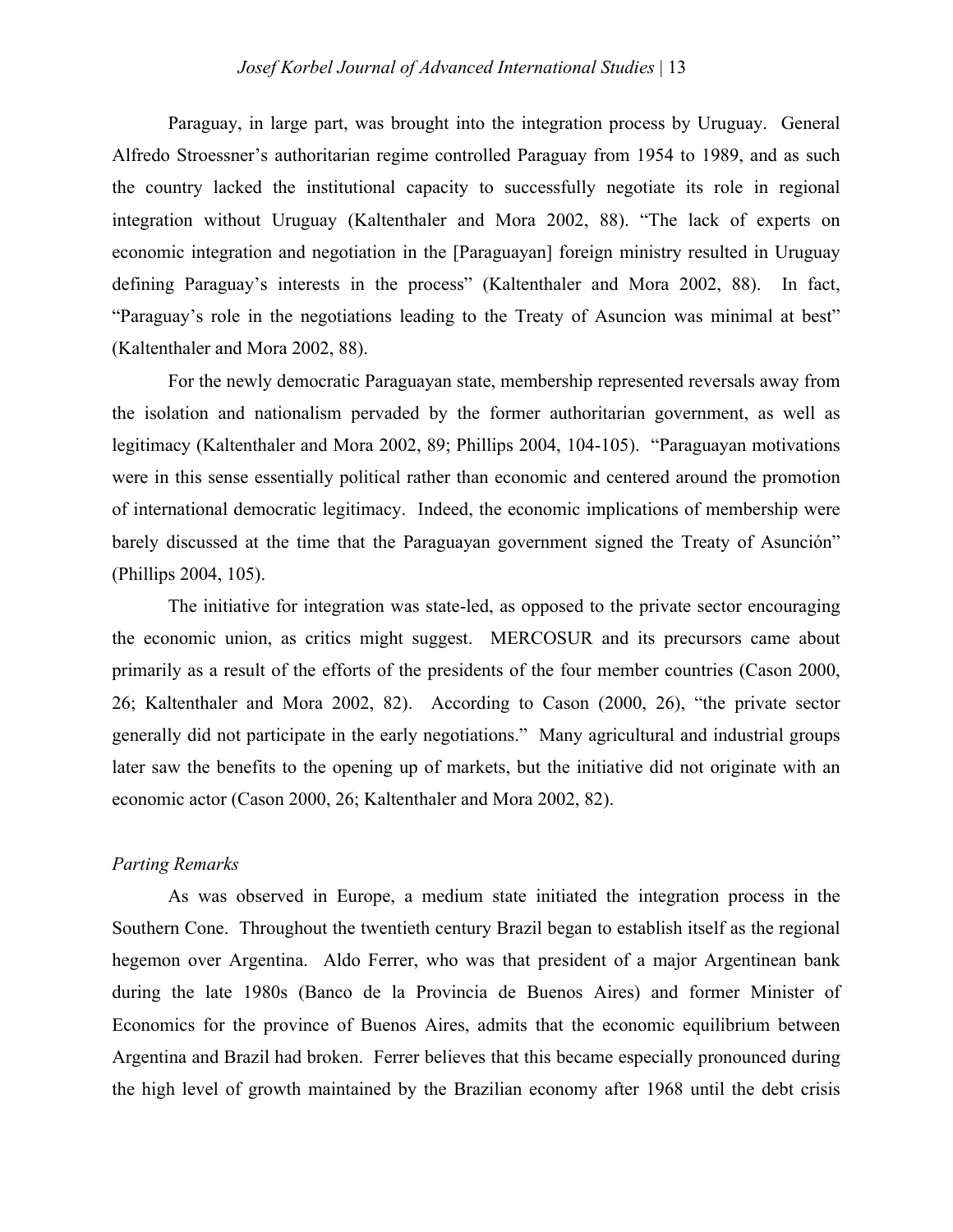(Fernandez 1992, 68). By the onset of ABEIP, it must be noted that, "Argentina had even acknowledged Brazil's prominent political and economical role in Latin America" (Manzetti 1990, 115).

This paper draws a second parallel between Western Europe and the Southern Cone: security was at the heart of both integration processes. Rivalries and security concerns—though to disparate degrees of intensity on each continent—formed the backdrop to integration. Argentinean elites took security into consideration when they approached their Brazilian counterparts with ABEIP, the precursor to integration in the region.

The two small states joined the integration process relatively shortly after becoming democracies and at the first signs of the significance of the Act of Buenos Aires. However, this paper was unable to find evidence that security played a large role in their decision to do so, as it had in Argentina's. Integration provided the smaller countries, particularly Paraguay, an opportunity to establish international legitimacy and attract foreign investment. Further economic motivators resulted from the countries' dependence on regional, specifically Brazilian, markets (Phillips 2004, 104).

Perhaps security was not at the core of the smaller countries' decision to integrate, but they did, however, constrain their larger neighbors to a degree. According to Phillips (2004, 104), "over the 1990s the smaller countries did use their equal status in decision-making forums both to secure some temporary concessions and to contain the unilateral inclinations of the Brazilian and Argentine governments."

It might seem as though integration did not begin until MERCOSUR was signed into effect, signifying that evidence presented from anytime before the Treaty of Asunción is irrelevant, as earlier agreements were bilateral. ABEIP and the Act of Buenos Aires were more than mere bilateral trade agreements between Argentina and Brazil, however; these treaties laid the foundation for the subsequent integration of the region. As Manzetti (1990, 110) puts it, "ABEIP was based on an unprecedented formula for gradual unification that allowed new partners to join in the future."

# *Treaty of Ouro Preto (December 1994)*

This paper now turns to the second case of successful regional integration in the Southern Cone, the Treaty of Ouro Preto. This treaty formalized the customs union between the four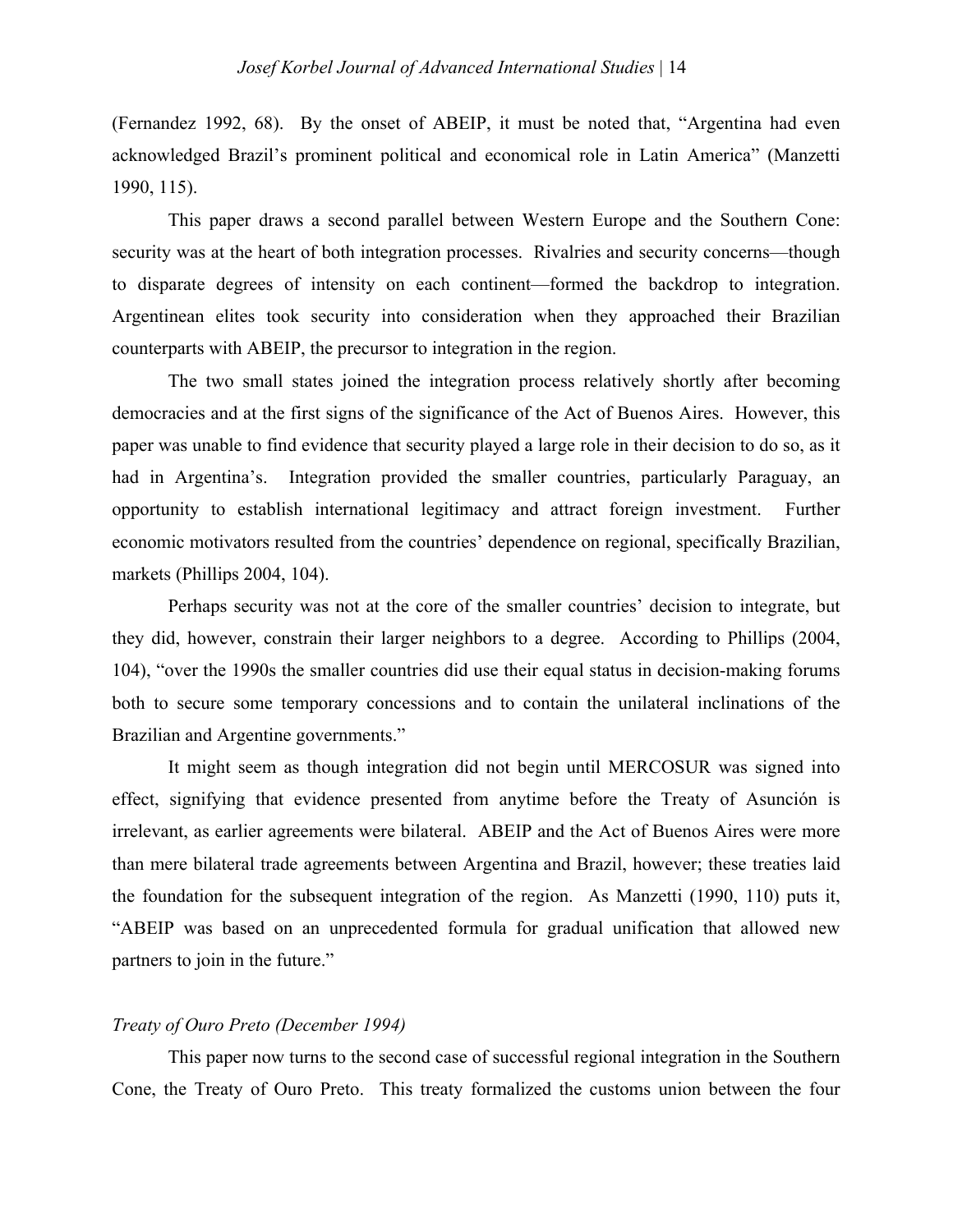member countries, including the free transit of goods and services, a common external tariff, and a common trade policy with external states.

Once ABEIP and the Treaty of Asunción came into full effect, economic actors began to see the benefits of integration. "Substantial portions of the business community actively supported integration, which made it more difficult for policy makers to turn back" (Cason 2000, 29). A preliminary example of the increasing level of trade within the region is that between 1987 and 1994, in Argentina and Brazil the percentage of exports to their MERCOSUR partners (as a share of total exports) more than quadrupled (Cason 2000, 29). The process became one of substantially increasing economic benefit and as such the role of politics shifted from *if* integration would occur to *how* it would.

As is to be expected each country had its own vision of how further integration was to proceed. "The Brazilian vision of the project emphasized a rather loose economic association in which institutionalization and policy harmonization were fervently resisted, as indeed was the broader notion of 'deepening' integration" (Phillips 2004, 101). This falls in line with the theory suggested by Kahler (2000, 665) that larger states avoid more legalized institutions, as they are routinely able to achieve positive outcomes through bargaining. Excessive constraint from neighbors might have hindered "Brazil's ambition to become a regional power—and, by extension, an important global player" (Weintraub 2000, 12). In an interview given to *El Nuevo Herald* the month before the signing of the Treaty of Ouro Preto, Brazil's President-elect Fernando Cardoso mentions the role of his country in the world. Cardoso says that Brazil is now liberated from the obstacles of the past as well as the burdensome external debt, having experienced growth for the past two years, due, in part, to MERCOSUR. He goes on to emphasize how the opening up of the Brazilian economy globally and through regional integration allow Brazil to be more comfortable in international forums (Villapadierna 1994).

In contrast to Brazil's emphasis on resisting deepened integration, Uruguay preferred further institutionalization. MERCOSUR has no formal dispute settlement system; disagreements are simply handled by political negotiation. Deepened integration would provide small states an avenue through which to achieve redress when Brazil limits imports or exports or erects nontariff barriers without consulting the other members (Cason 2000, 29). In addition, as discussed in the previous section, Uruguay's desire to be a hub and natural point of entry to and from the region is reflected in its negotiation goals. "In Mercosur negotiations the Uruguayan government has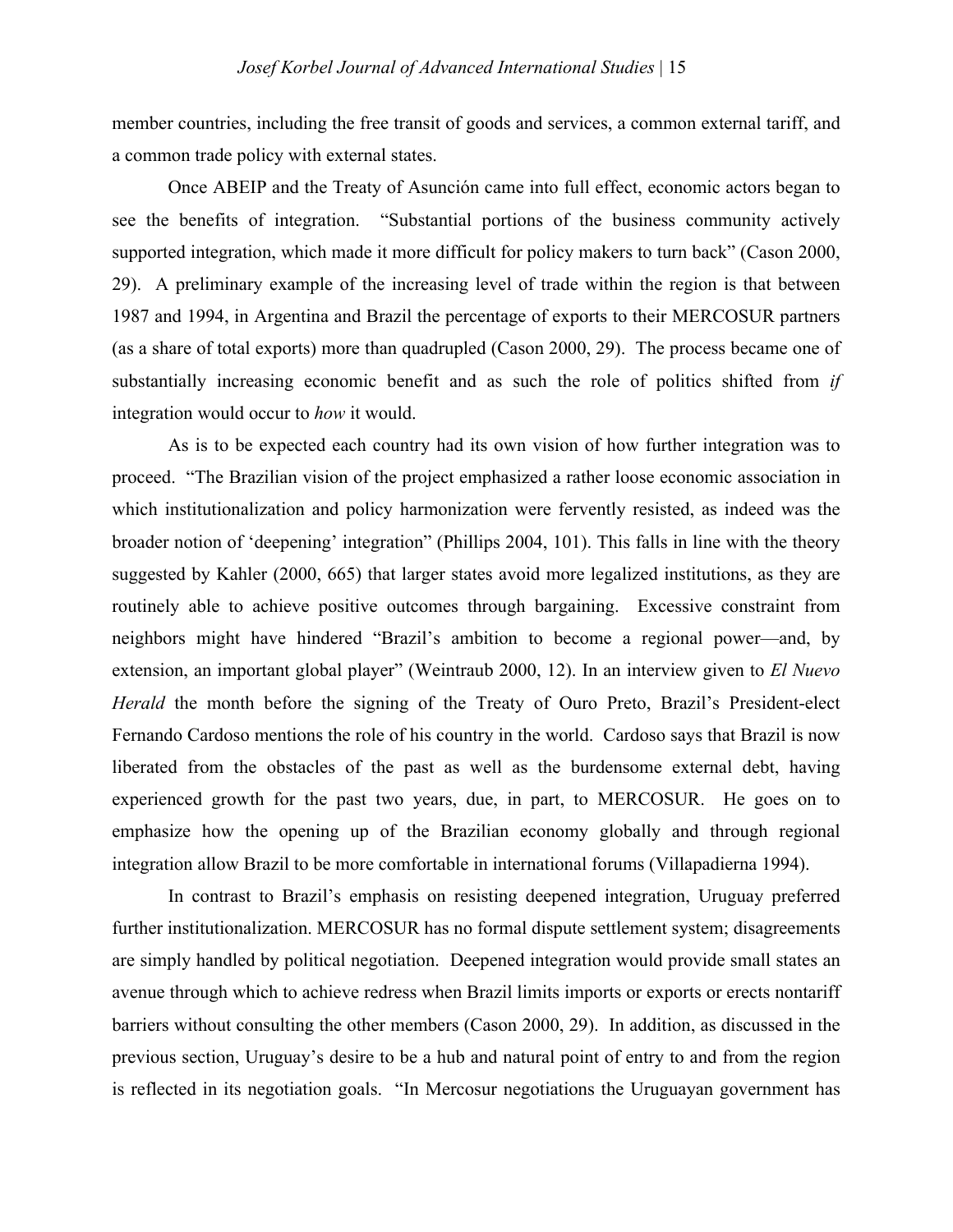consistently stressed the need to place infrastructural development at the heart of the regionalist project" (Phillips 2004, 104). Furthermore, Uruguay sought to protect domestic industry by negotiating extended timescales and extensive lists of exempted products from lowered tariffs (Phillips 2004, 106; El Nuevo Herald 1994).

"Argentine interest has been largely about trade" (Phillips 2004, 102). A *New York Times* article from 1992—again outside of the year-and-a-half timeframe—agrees, "Mr. Peña, who has been one of the chief architects of MERCOSUR in his role as a senior official in the Argentine Foreign Ministry, has no doubts why such an agreement is good for Argentina. A country of 32 million, Argentina offers a small domestic market for foreign investors. But under Mercosur, building a plant in Argentina would also provide tariff-free access to Brazil and its population of 150 million" (Nash 1992).

A distinct absence of state and institutional capacity as well as corruption has plagued Paraguay's negotiations with the other MERCOSUR members. The consequence has been that "governments have been unable effectively to represent Paraguayan interests in Mercosur negotiations or to secure concessions or compromise from the larger member states. In other words, the point about the Paraguayan case is that no concrete or sustained vision of the regionalist project emerged over the 1990s, with the result that its participation in the bloc has been largely muted and marginal" (Phillips 2004, 105).

# *Failed Attempt*

In the following section, this paper considers an unsuccessful project to integrate the continent. The Latin American Integration Association (LAIA), also known as ALADI, laid the framework for cooperation throughout the region of Latin America. Established in August 1980, the association is a particularly enlightening example of an unsuccessful attempt at integration. LAIA neither set into motion a noteworthy trend towards integration nor a coherent integrationist political mission. LAIA could not overcome the economic crises, differences in development models (including import substitution), and military regimes found throughout the region (Phillips 2004, 85).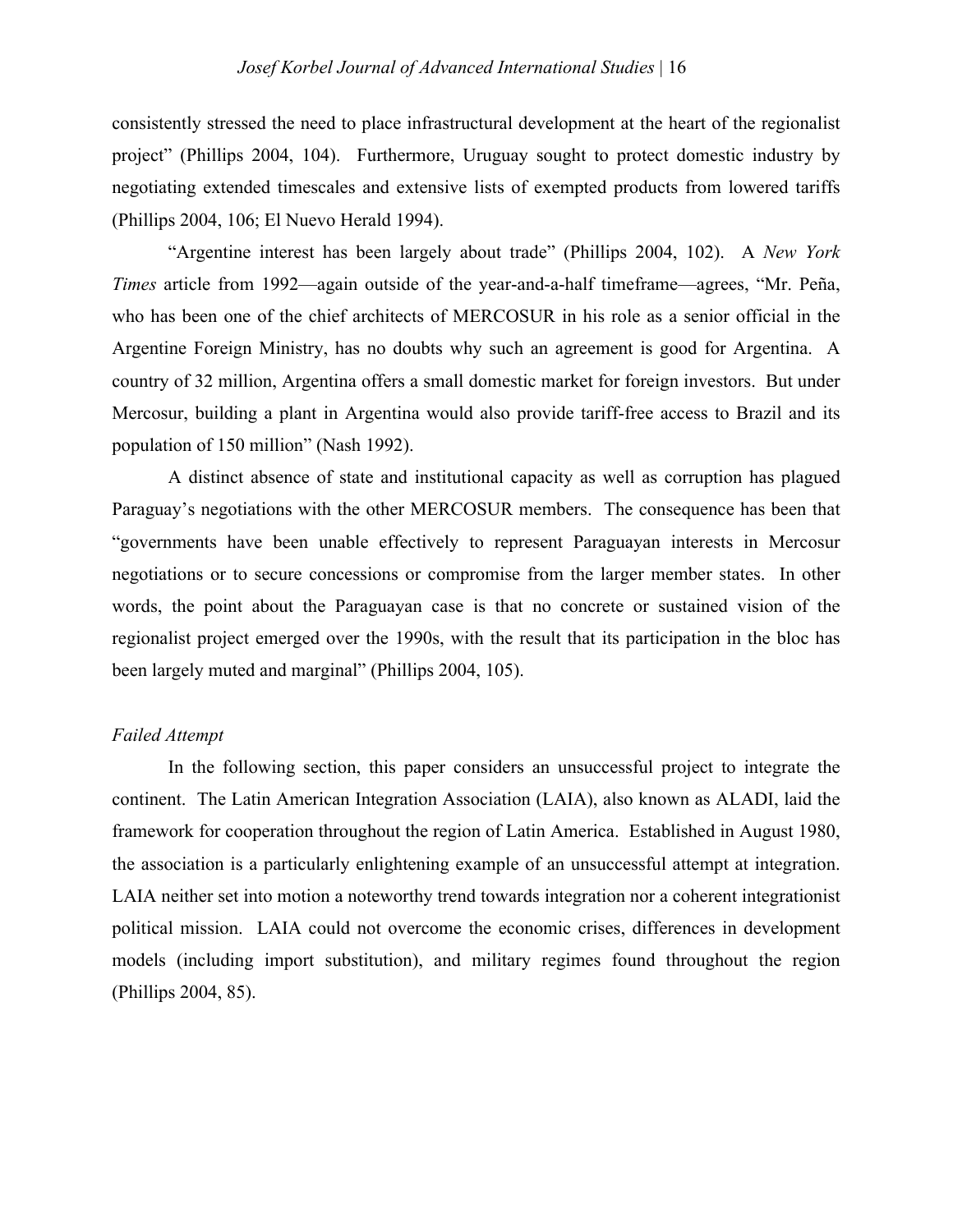# *Parting Remarks*

Unlike the case discussed above, MERCOSUR is unique in that the recently democratically elected Argentinean and Brazilian Presidents set the project underway. In both countries, the elections were the first time a democratically elected leader had handed the presidency over to another elected civilian leader, since the military regimes were in power (Taiana 1995, 41). Furthermore, the threat to expel Paraguay from the organization precluded the military *golpe de estado* of the country's elected government. MERCOSUR subsequently made a state's accession and membership contingent on democratic governance (Weintraub 2000, xiv, 74). Furthermore, the organization persisted despite the 2001 economic crisis in Argentina as well as several trade disputes, for example over the export of automobiles.

The case of Ouro Preto and the failed attempt at regional integration in the Southern Cone reveal several trends. First, the smaller states in the Cone saw integration as a prudent means of constraining their larger neighbors' proven tendencies to act unilaterally, especially Brazil. MERCOSUR ensured regularized forums, summits, and other channels of institutionalized diplomacy that encouraged a degree of Brazilian restraint. Cason (2000, 38) puts it best by stating, "given Brazil's economic importance and the other MERCOSUR countries' dependence on its market, Brazil can act unilaterally when its interests require it to do so. It does not necessarily have to consult before acting (though it frequently does)."

Second, the case of Ouro Preto demonstrates that the small states in the Southern Cone did not play as robust a role in ensuring regional integration as their counterparts in Western Europe. The second European case analyzed within this paper presented evidence that the small European states played a more robust role than France, Germany, or Italy to ensure further integration on the continent. Such effort was not necessary on the part of the small states of the Southern Cone, however, because the benefits of economic integration had become apparent in the region and as such business and industry encouraged politicians to realize integration by the timeline laid out. The case of Ouro Preto presented some evidence that Uruguay looked to integrate Brazil further than was achieved; although, not as much as the efforts on the part of the Benelux countries regarding Germany. This paper did not find any evidence that Paraguay was working to constrain the regional hegemon. In fact, it is much more likely that Brazil was wielding its influence over an institutionally weaker Paraguay.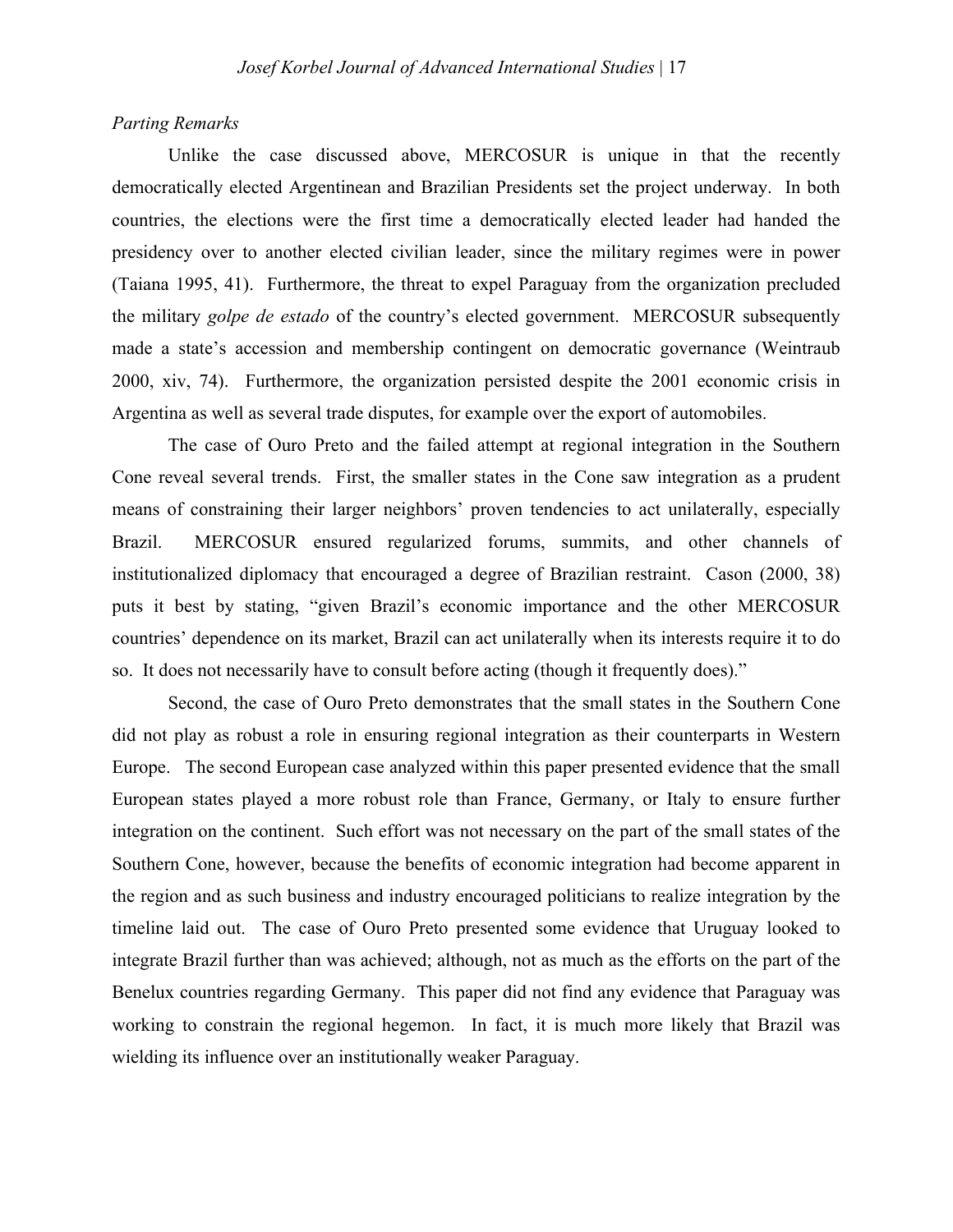Finally, the failed attempt demonstrates two noteworthy conditions, both of which are mirrored in the histories of Western Europe and the Southern Cone. First, regional integration occurred and endured between democratic countries. Second, the initial stages of integration were not region wide, unlike the failed LAIA proposal.

### **Discussion of Findings**

## *Empirical Analysis*

This research paper attempted to mitigate the influence of potential confounding variables by analyzing two separate cases of regional integration at various points in time, as well as failed attempts. Doing so leaves weak the causal association between several potential confounding variables and the dependent variable analyzed here.

The first confounding variable this research paper considers is the erosion of a state's status as a world power. The literature points out that a waning world power may integrate with surrounding states in an effort to preserve a degree of the dominance and prestige it once held. For example, George and Bache view Egypt's nationalization of the Suez Canal in 1956 as having encouraged France to integrate with its European neighbors, as the country lost prestige (2000, 73-74). This is not the case in the Southern Cone, however. Although the Portuguese monarch moved to Brazil as Napoleon invaded, Brazil did not maintain the status that France held as a colonial power in the early twentieth century. The parallel may be strengthened when applied to Argentina, as both medium states initiated integration by approaching the potential regional hegemon. Several historical facts bolster this argument, such as the country's wealth at the turn of the twentieth century and the Falkland Islands/Islas Malvinas War (CIA World Factbook 2010). However, even taking Argentineans' perceptions of their country into consideration, the argument that Argentina was a waning world power remains a difficult one to make. Moreover, if this were the case then this variable would serve as an antecedent variable to the independent variable presented in this research paper.

This paper considers the necessity of a similar culture and language within a region as a subsequent independent variable. Hemmer and Katzenstein (1997, 576) purport that collective identity facilitates formal regional integration. However, the variable proves insufficient at explaining integration when applied to both cases. European elites simply do not share the same degree of cultural and linguistic commonalities as their South American counterparts.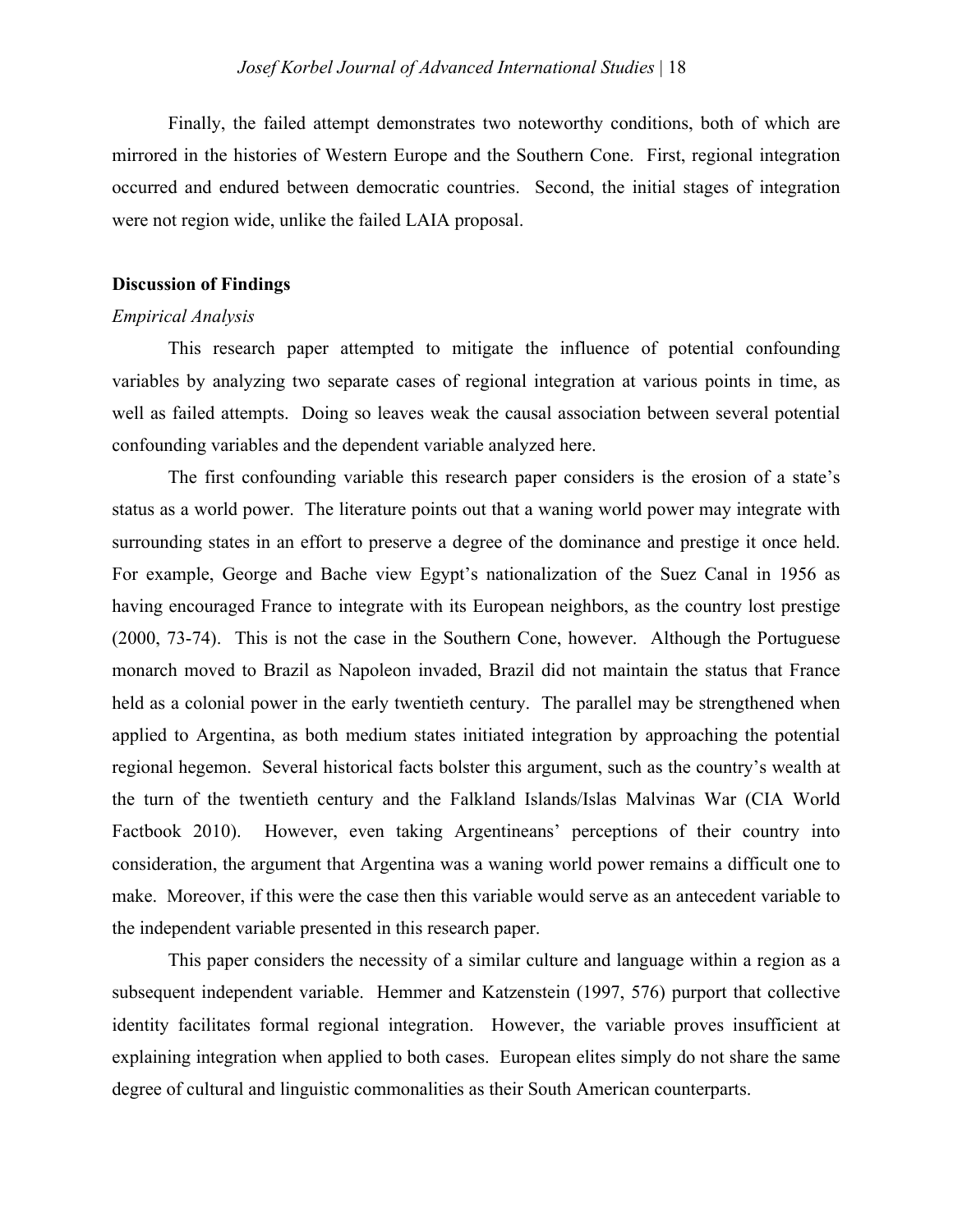# *Josef Korbel Journal of Advanced International Studies* | 19

The use of time in the research design weakens a third potential confounding variable, the Cold War. Certainly the Cold War had a large effect on European integration (George 2001, 73); however, it is more difficult to say the same for the integration seen in the Southern Cone. The first MERCOSUR case analyzed in this research paper occurred as the Cold War was winding down and the second occurred after the war had ended. Furthermore, while the Cold War was being waged between the superpowers, an unsuccessful effort at integration was made in Latin America, as discussed in the Southern Cone failed attempt section of the paper.

The last and most convincing potential confounding variable this paper considers is the influence the United States had on the two regions. This may also be the most difficult variable to tease out. Selected articles suggest that France and Brazil actively worked to prevent US influence from entering their spheres of interest throughout the analyzed periods of time. However, French and Brazilian attempts to erode U.S. influence merely serve to acknowledge the role *yanqui* pressures played in integration. Working against U.S. influence proves that it was present. However, DePorte (1979, 220-221) is most enlightening on the subject:

"the United States government has supported the movement for European unity throughout the postwar period…The Organization of European Economic Cooperation, which grouped the European Marshall aid recipients, and the European Payments Union both failed to lead even to first steps toward economic unity, and certainly not to political…It might have remained there, notwithstanding all the support the United States gave it, but for a remarkable initiative of French policy—probably the most original and creative step taken by any European government since the war"

The long-standing role the United States has played as a global leader is a potentially confounding variable that cannot be controlled for by space or time. However, by acknowledging and analyzing failed attempts, this paper concludes that US influence was certainly not the only—and perhaps not even the primary—impetus to regional integration.

This research paper now endeavors to understand why some attempts at institutionalization in Western Europe and the Southern Cone succeeded while others did not. First and foremost, it is important to acknowledge that in these cases regional integration occurred in several stages. This is worth bearing in mind as regional integration may be the result of a state having played a more robust or determined role during a latter stage of integration, as opposed to the initial stage.

Several salient factors appear throughout the cases analyzed in this research paper. First, a security threat and a perceived regional hegemon were present in all cases, although to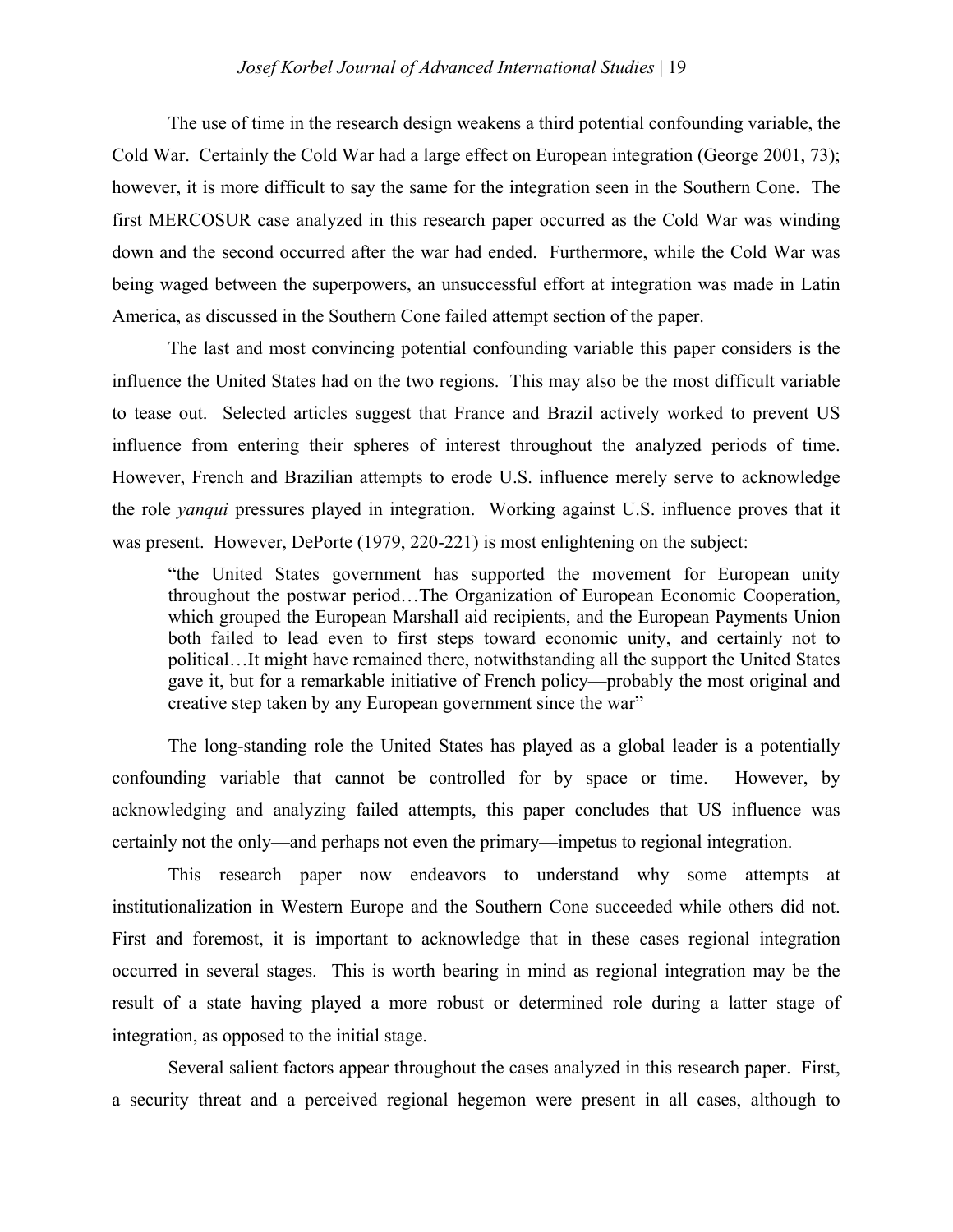different degrees on the two continents. Second, the two initial cases leading to a still-standing regional organization were initiated by a middle power. While the attempts that did not result in the present organizations were instigated by the large states, the United States, or small states. Third, small states played a disproportionate role in the second set of cases analyzed. The Benelux countries arguably played a greater role in the maintenance and advancement of integration than did Uruguay; however, this paper presented evidence that small states encouraged institutionalization on both continents.

Fourth, regional institutions provide small states the opportunity to multiply their influence. Within the EEC the Benelux countries, which had worked together in the past within a customs union, could multiply their influence when voting. Uruguay also brought Paraguay into MERCOSUR, an action that likely resulted in the multiplying of the former's influence in institutional negotiations. Fifth, apparently this scale of integration requires that states be led by democratic governments for states to gain and maintain membership in the organization. Finally, it appears that initiatives cannot begin at the regional level—they must consist of several states, not the majority of the states within a region.

The central research question of this paper is: which size of state most contributed to the establishment of the regional institutions found in Western Europe and the Southern Cone? The answer: of the variables considered, medium states initiated the establishment of regional institutions in Western Europe and the Southern Cone while small states played a disproportionate role in the subsequent advancement of these same institutions.

# *Theoretical Analysis*

Based on the empirical conclusions drawn and the presented evidence, the study now attempts to assess the theories presented at the beginning of this paper.

The first hypothesis (H1) tested in this research paper is that small states play a disproportionate role in establishing formal regional institutions, as these institutions foster stability and constrain larger members from exercising power (Katzenstein). The cases analyzed in this paper partially support this hypothesis.

The EEC case analyzed above reveals that the Benelux countries strongly encouraged further integration in Western Europe. They did so in an effort to foster regional stability by constraining Germany from wielding its power in the future.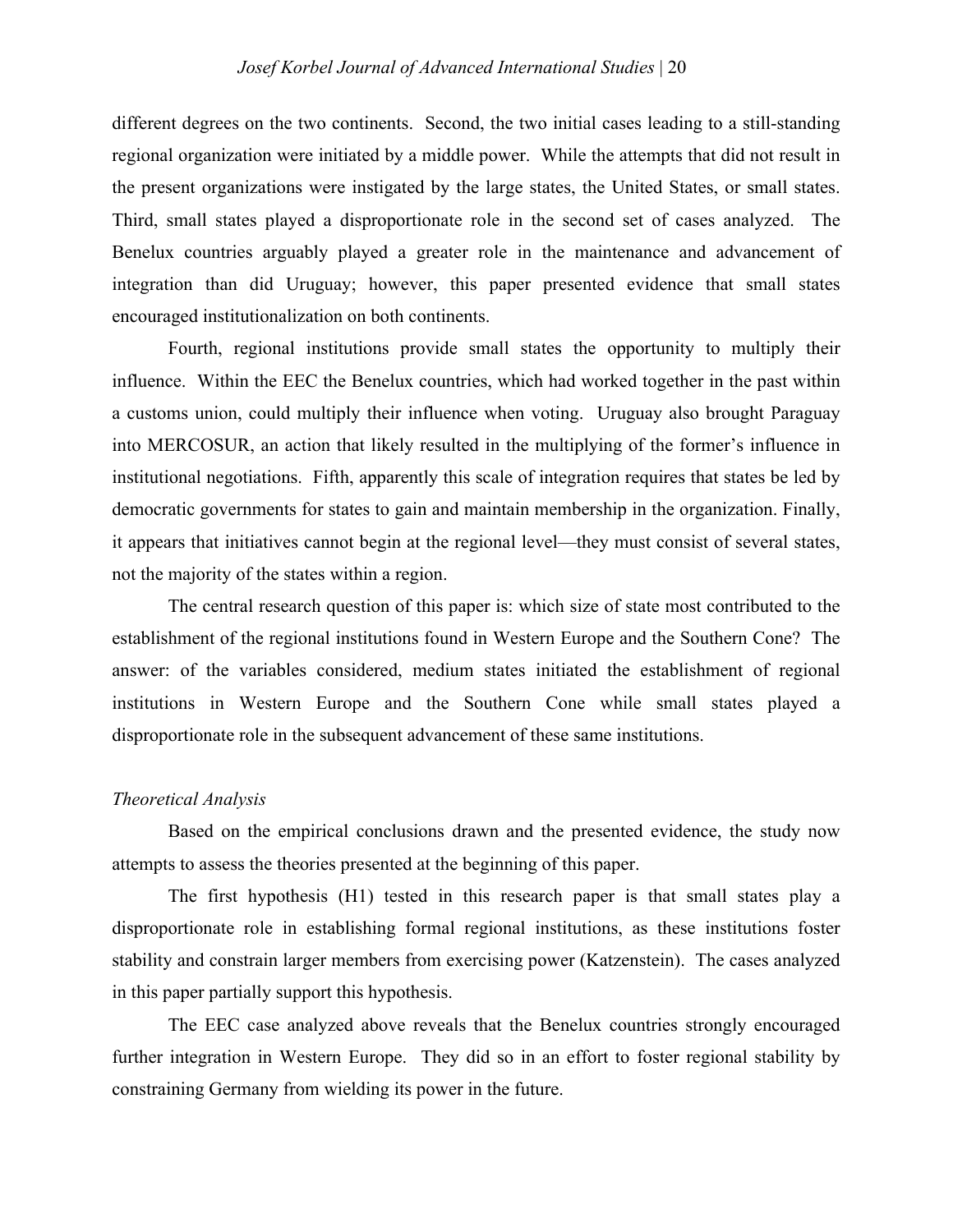# *Josef Korbel Journal of Advanced International Studies* | 21

In MERCOSUR, although the constraints may be minimal, Paraguay and Uruguay benefit as Brazil negotiates more often than it likely would if integration had not occurred. This paper did not find evidence, however, demonstrating that regional stability was a concern of either Uruguay or Paraguay at the time of integration.

In the second hypothesis (H2) presented in this paper, small states play a disproportionate role in the establishment of regional institutions as these institutions allow them to multiply their influence and lock in larger states (Fawcett). Within the EEC the Benelux countries were able to multiply their influence when majority votes were necessary. Additionally, Uruguay brought Paraguay into MERCOSUR, which likely multiplied the former's influence in negotiations. Moreover, in both cases the small states were able to ensure that the large state wielded much of its influence within the institution, instead of outside of it. Thus the evidence analyzed in this paper partially supports this hypothesis.

The third hypothesis (H3) tested states that middle powers align with all neighbors in an effort to lessen traditional security dilemmas (Spero). In the case of the Southern Cone, this research paper established that a security dilemma existed between Argentina and Brazil prior to MERCOSUR. Moreover, since integration began Argentina has aligned with all of its neighbors: Chile and Bolivia became associate members of MERCOSUR in 1996 and 1997 respectively (Phillips 2004, 6, 106). Though not discussed within this paper, Argentina had a tense relationship with Chile; similar to the relationship it shared with Brazil. Several territorial disputes nearly led to war between the two southern most countries of the cone, but MERCOSUR has mollified the political hostilities that existed between what are now extensive trading partners (Weintraub 2000, xiv). In the case of Western Europe, as demonstrated throughout this research paper, due to a security dilemma France aligned itself with the perceived regional hegemon and subsequently with its other neighbors through integration. Today, the EU includes all of France's neighbors outside of Andorra and Switzerland, neutral countries France would hardly view as threats. Thus, the evidence presented in the research paper supports this hypothesis.

The fourth hypothesis (H4) tested in this research paper suggests that within a region in which the distribution of capabilities has shifted, or states expect a shift to occur, those states disadvantaged by the shift will resist regional integration. This is the case as small and medium states expect the resultant institutions to reflect the interests of the larger states (Grieco).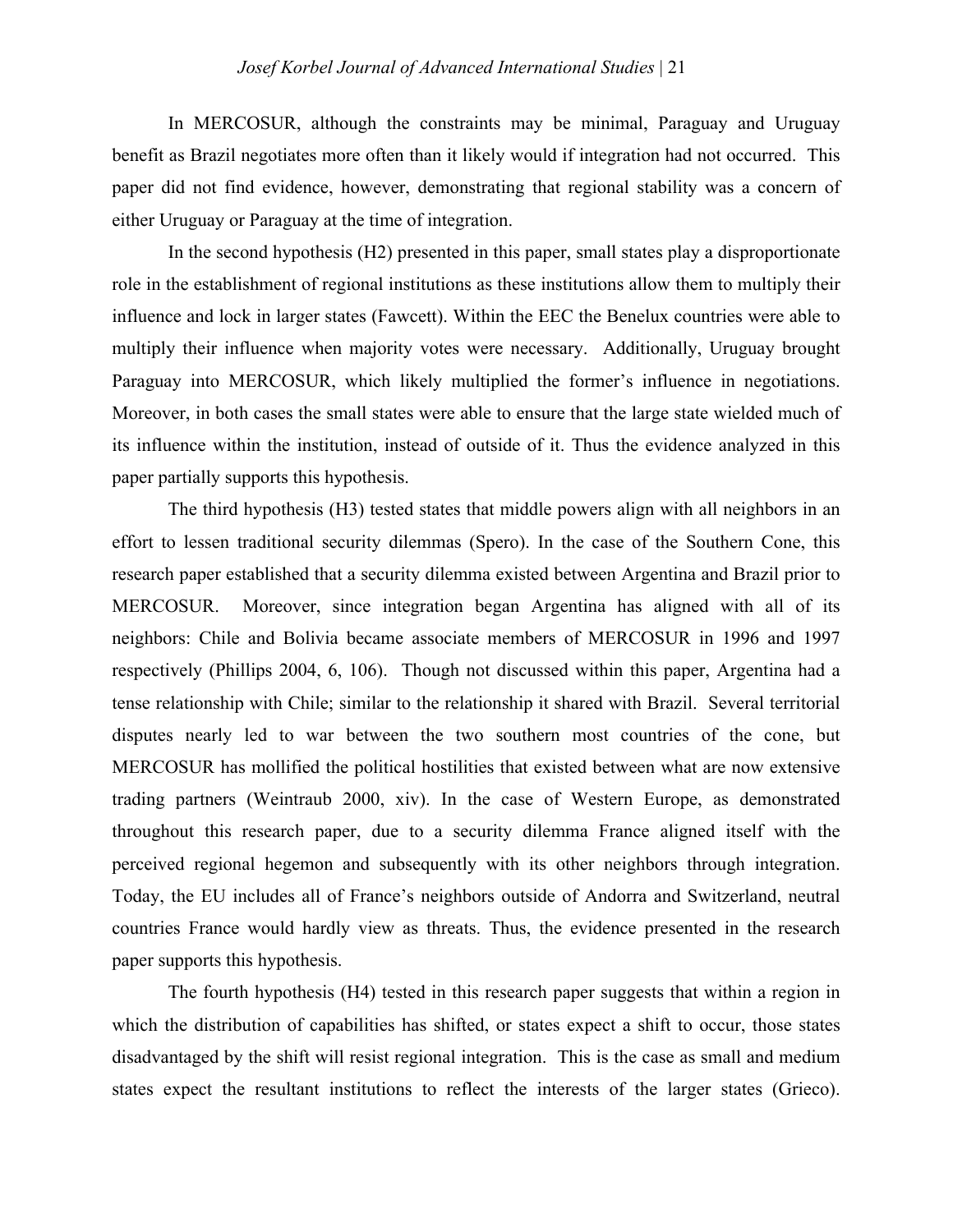Intrinsically, this theory appears correct, perhaps more so than the other four. However, this paper finds little evidence to support (H4). In fact, nearly all of the evidence runs contrary to this hypothesis.

This paper presented evidence that in the case of the Southern Cone a shift in the distribution of capabilities occurred in Brazil's favor. As Argentinean elites began to acknowledge this shift, the Argentinean president approached his Brazilian counterpart in order to encourage regional integration. Uruguay—and to a lesser extent Paraguay—eagerly joined the integration project shortly after they became democracies and the Act of Buenos Aires was signed.

In Western Europe, a shift in the distribution of capabilities was underway, and those disadvantaged by the shift approached the rising power, West Germany. As demonstrated, France initiated integration on the continent and the Benelux countries strongly supported the process. Clearly, those states disadvantaged by a shift in capabilities on either continent did not resist regional integration; in fact, the disadvantaged states engendered it. Events in the Southern Cone and Western Europe run contradictory to predictions made by (H4).

The fifth hypothesis (H5) tested within this paper is that large states establish regional institutions as a means to consolidate their political influence over their weaker counterparts (Mansfield and Milner). This hypothesis appears well argued, as large states began to express *realpolitik* through institutions more frequently than the traditional methods of history. For example, this paper illustrated in the MERCOSUR case how Brazil acts unilaterally within the institution at times.

In light of the central research question of this paper, however, large states are not the states that *most* contributed to the initial establishment or the advancement of these two regional institutions. In fact, in the case of Western Europe, Germany's suggestion to integrate was not well received in France. Moreover, Brazil did not initiate ABEIP, the protocols that led to MERCOSUR. In the Southern Cone and Western Europe, large states may have acquiesced to the establishment of regional institutions in order to consolidate their political influence, however they did not initiate the process.

In sum, (H4) appears to be the most theoretically convincing, however this hypothesis was weakened by empirical evidence. On the other hand,  $(H5)$  appears very convincing empirically. However, through careful process tracing it comes to light that large states did not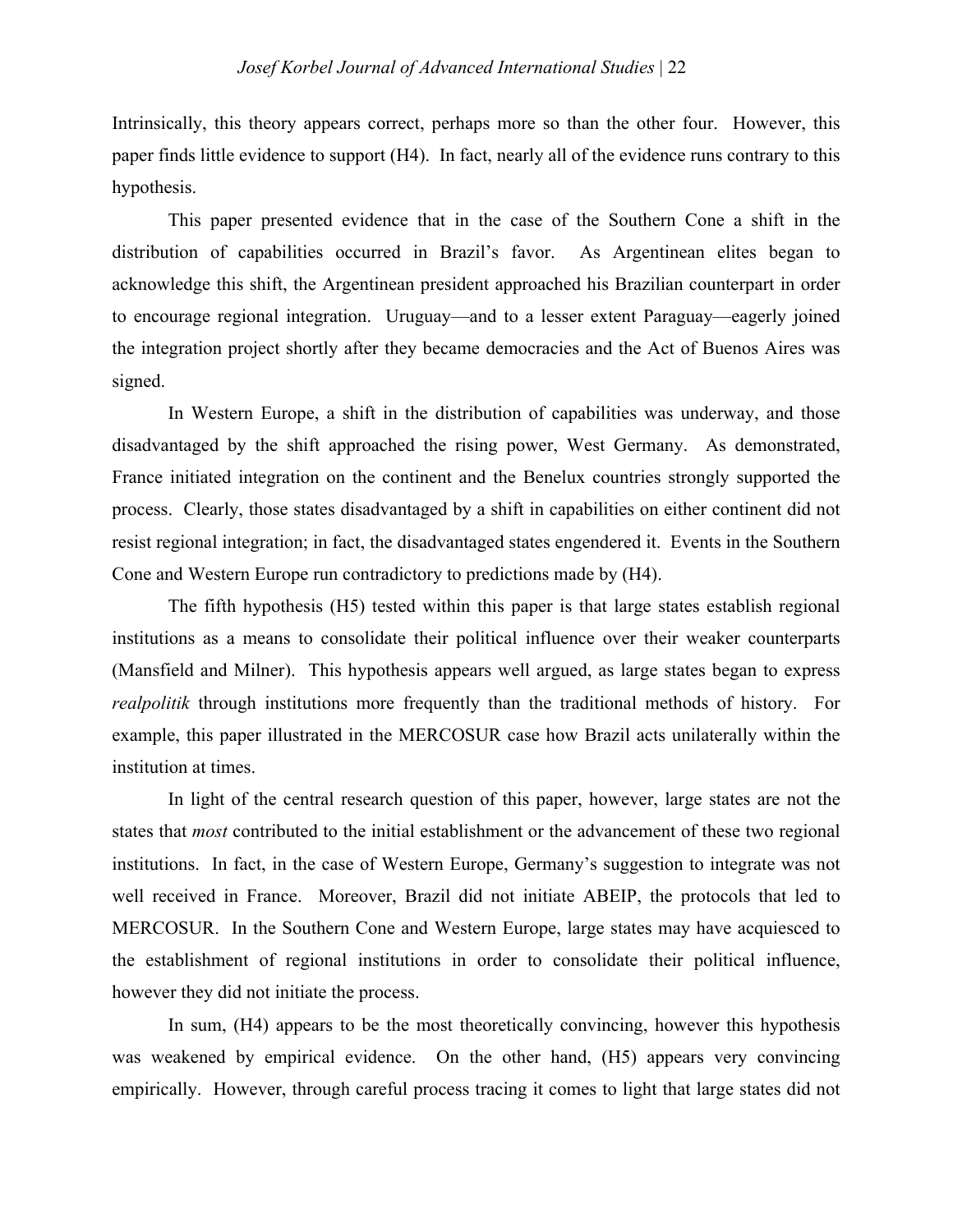initiate the process that led to integration, weakening this persuasive hypothesis. All in all, it appears that (H3) as well as a combination of (H1) and (H2) are the most adept at answering the central research question. This paper concludes that, of the independent variables analyzed, medium states are the most likely to play a disproportionate role in the initial establishment of regional institutions. Furthermore, small states are the most likely to play a disproportionate role in the advancement of these institutions.

As the chart below illustrates (H3) posses the most explanatory power followed by (H1) and (H2). In the chart below each row represents one hypothesis, those emphasized possess greater explanatory power. The column on the left lists the size of state that corresponds to each hypothesis. The right-hand column contains brief summaries of each hypothesis.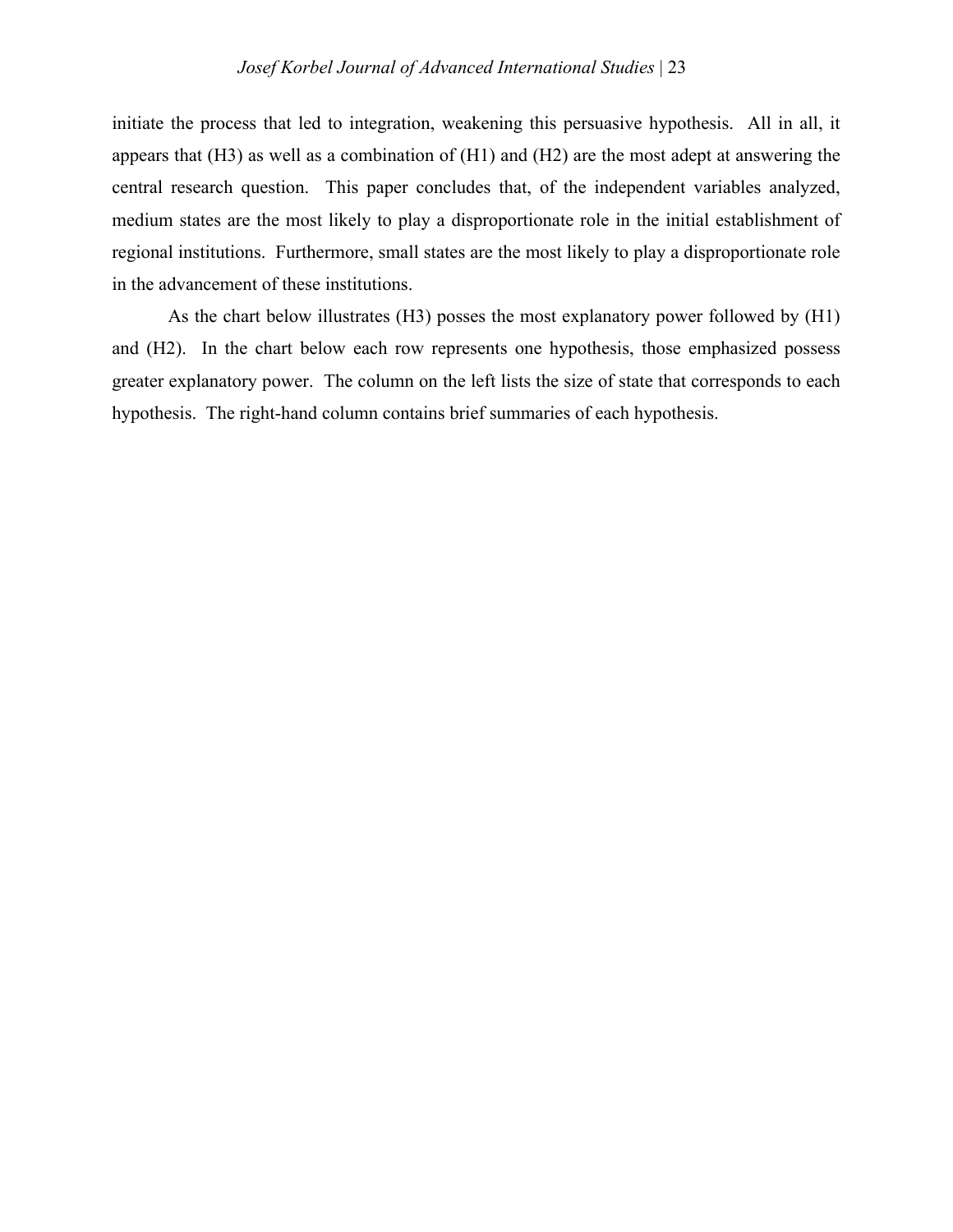

# **Conclusion**

This paper does not definitively show that Uruguay brought Paraguay into MERCOSUR negotiations in order to multiply the former's influence. Though this appears to be a probable conclusion, no conclusive evidence was found. Furthermore, this paper was unable to find evidence that a security dilemma played a role in Uruguay and Paraguay's decisions to enter into the integration process. Such evidence would strengthen the conclusions presented within this paper, however further research is needed. Last, this study hinges on the terms small, medium, and large states. Evidence and references were presented to demonstrate that, within their respective regions, Argentina and France were in the process of becoming medium states. This occurred while another state—Brazil or Germany—was rising, or was perceived to be rising to the position of large state.

The conclusions presented by this paper have strong external validity that may be generalized to other regions of the world. Further research would reveal if Canada, arguably a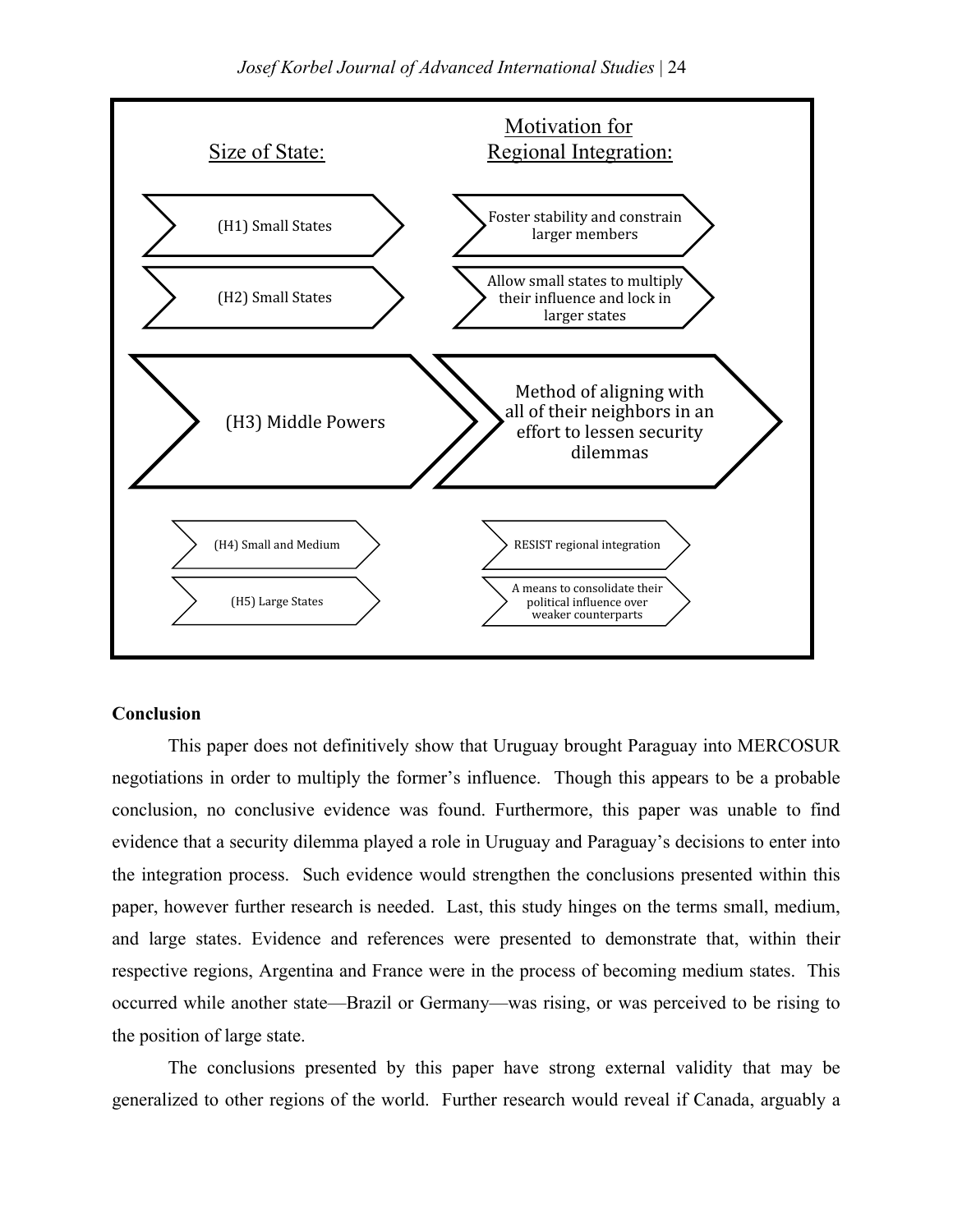medium state, initiated integration with the United States and subsequently Mexico in the North America Free Trade Agreement (NAFTA). These results may also span time. Should current momentum continue, Japan may initiate regional integration with China, if the perceived shift in power continues in the latter's favor. Other states, such as South Korea or Vietnam, may then encourage further integration in an effort to lock in their larger neighbor and multiply their own influence. As mentioned above (MERCOSUR failed attempts section), it would be interesting to see if regional integration is able to include a non-democracy, if the governments remain as they are at present. This issue remains pertinent, as North Korea reminded its neighbors of the security dilemma by shelling a populated South Korean island in November 2010 (Kim and Jaewon 2010).

Further research is necessary to determine whether a security dilemma is required for regional integration to occur. As demonstrated by this paper, a security dilemma was present in the Southern Cone and Western Europe at the time of integration. A cursory glance suggests that the African Union may have had a form of a security dilemma at its inception; however, this form of dilemma does not immediately come to mind when looking at NAFTA.

# **References**

- Brooke, James. 1991. Free Trade Fatefully Near for Paraguay's 'Hong Kong'. *New York Times*, March 25. http://www.nytimes.com/1991/03/25/business/free-trade-fatefully-near-forparaguay-s-hong-kong.html?src=pm (accessed November 27, 2010).
- Cason, Jeffrey. 2000. On the Road to Southern Cone Economic Integration. *Journal of Interamerican Studies and World Affairs* 42 (1) (March, 2000): 23-42.
- CIA: The World Factbook. 2010. "Economy: Argentina." https://www.cia.gov/library/publications/the-world-factbook/geos/ar.html (accessed December 1, 2010).
- DePorte, A. W. 1979. *Europe between the Superpowers*. New Haven: Yale University Press.
- Europa: Gateway to the European Union. 2005. "Treaty Establishing the European Coal and Steel Community, ECSC Treaty." Last modified January 31. http://europa.eu/legislation\_summaries/institutional\_affairs/treaties/treaties\_ecsc\_en.htm (accessed December 1, 2010).
- Fawcett, Louise. 2004. Exploring Regional Domains: A Comparative History of Regionalism. *International Affairs* 80 (3) (May, 2004): 429-46.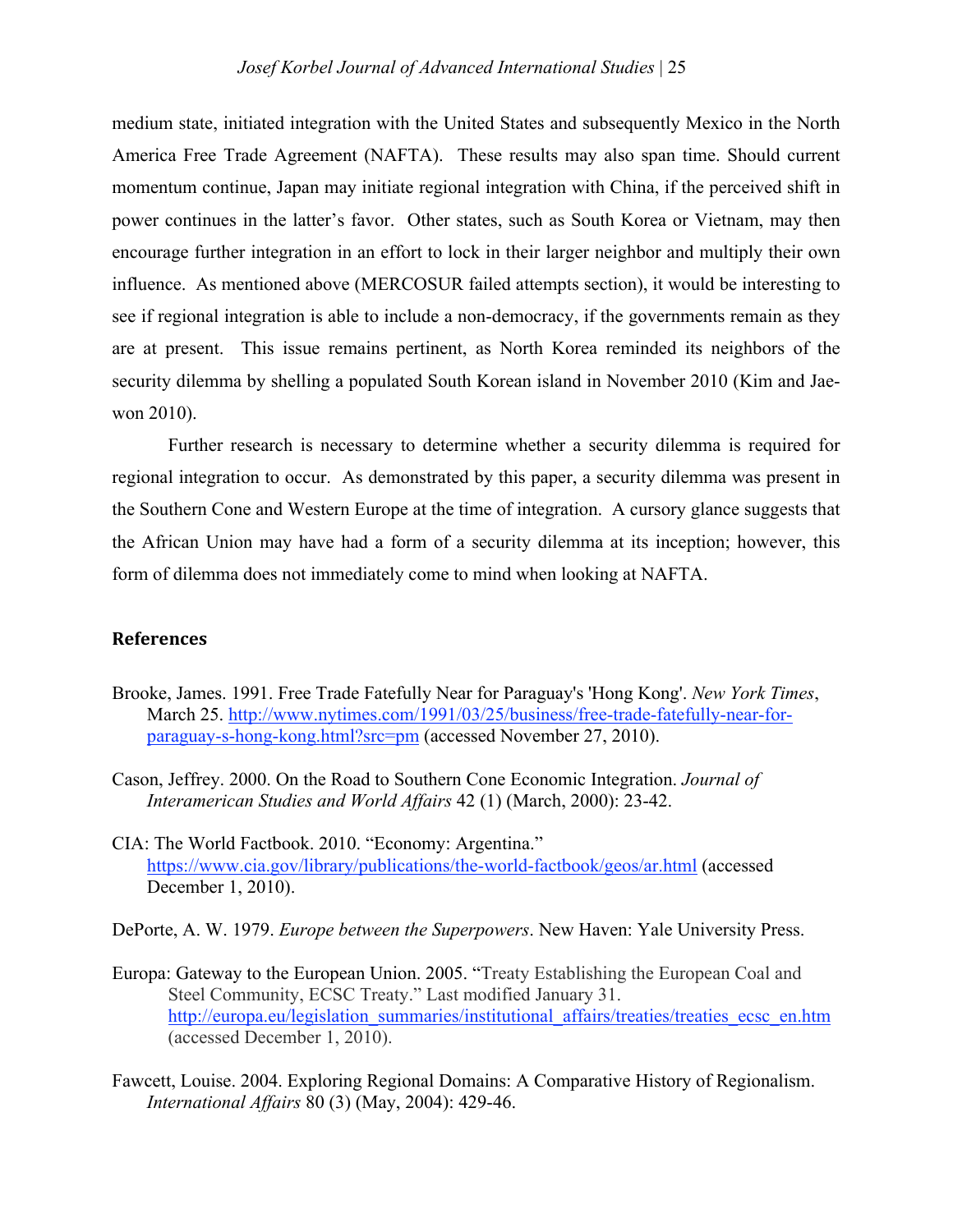- Fawn, Rick. 2009. Regions and Their Study: Wherefrom, What for and Whereto? *Review of International Studies* 35 (S1): 5-34.
- Fernandez, Wilson. 1992. *Mercosur: Economia, Politica y Estrategia en la Integracion*. Montevideo: Fundacion de Cultura Universitaria.
- George, Stephen and Ian Bache. 2001. *Politics in the European Union*. New York: Oxford University Press.
- Grieco, Joseph M. 1997. Systemic Sources of Variation in Regional Institutionalization in Western Europe, East Asia, and the Americas. In *The Political Economy of Regionalism*, eds. Edward D. Mansfield and Helen V. Milner, 164-187. New York: Columbia University Press.
- Guerrero, Modesto Emilio. 2005. *El Mercosur: Origen, Evolución, Perspectiva*. Caracas: Vadell Hermanos Editores.
- Hemmer, Christopher and Peter J. Katzenstein. 2002. Why Is There No NATO in Asia? Collective Identity, Regionalism, and the Origins of Multilateralism. *International Organization* 56 (3): 575-607.
- Kahler, Miles. 2000. Conclusion: The Causes and Consequences of Legalization. *International Organization* 54 (3) (Summer, 2000): 661-83.
- Kaltenthaler, Karl and Frank O. Mora. 2002. Explaining Latin American Economic Integration: The Case of Mercosur. *Review of International Political Economy* 9 (1) (March, 2002): 72- 97.
- Katzenstein, Peter J. 1997. The Smaller European States, Germany and Europe. In *Tamed Power: Germany in Europe*, ed. Peter J. Katzenstein, 251-304. Ithaca: Cornell University Press.
- Kim, Jack and Lee Jae-won. 2010. North Korea Shells South in Fiercest Attack in Decades. *Reuters*, November 23. http://www.reuters.com/article/2010/11/23/us-korea-north-artilleryidUSTRE6AM0YS20101123 (accessed December 1, 2010).
- Mansfield, Edward D. and Helen V. Milner. 1999. The New Wave of Regionalism. *International Organization* 53 (3) (Summer, 1999): 589-627.
- Manzetti, Luigi. 1990. Argentine-Brazilian Economic Integration: An Early Appraisal. *Latin American Research Review* 25 (3) (Summer, 1990): 109-40.
- McCormick, John. 1999. *The European Union: Politics and Policies*. Second ed. Boulder: Westview Press.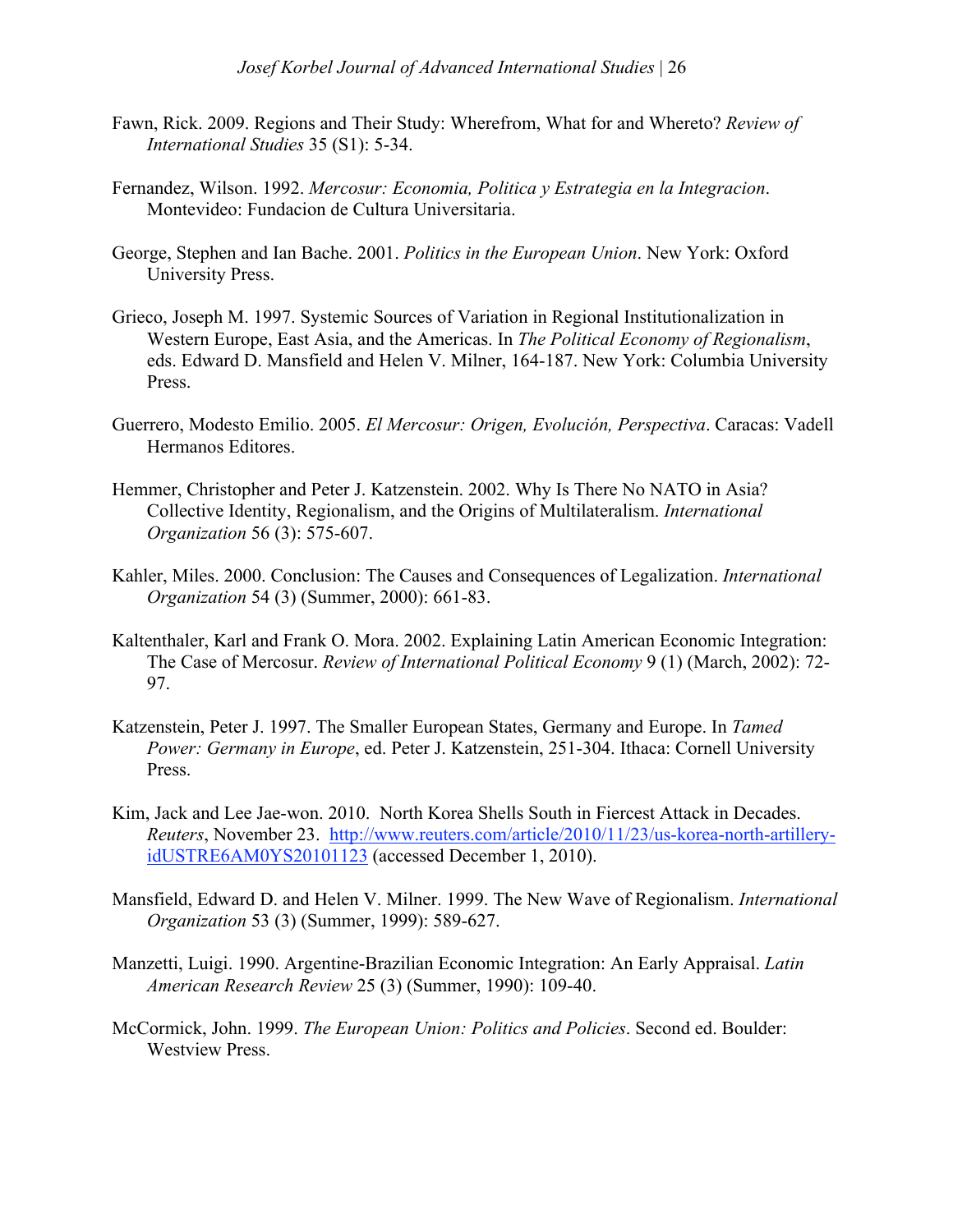- Mera, Laura G. 2005. Explaining Mercosur's Survival: Strategic Sources of Argentine-Brazilian Convergence. *Journal of Latin American Studies* 37 (1): 109-40.
- Mercosur. 1994. *El Nuevo Herald*, August 7 (accessed December 1, 2010). LexisNexis Academic.
- Nash, Nathaniel C. 1992. Making a Difference; Moving Closer to a \$500 Billion Dream. *New York Times*, July 5. http://www.nytimes.com/1992/07/05/ business/making-a-differencemoving-closer-to-a-500-billion-dream.html (accessed November 27, 2010).
- Pedersen, Thomas. 1998. *Germany, France and the Integration of Europe: A Realist Interpretation*. London: Pinter.
- Phillips, Nicola. 2004. *The Southern Cone Model: The Political Economy of Regional Capitalist Development in Latin America*. Ripe Series in Global Political Economy, eds. Louise Amoore, Randall Germain, and Rorden Wilkinson. London: Routledge.
- Russett, Bruce and John Oneal. 2001. *Triangulating Peace: Democracy, Interdependence, and International Organizations*. The Norton Series in World Politics, ed. Jack Snyder. New York: W. W. Norton & Company.
- Salmon, Trevor and Sir William Nicoll, ed. 1997. *Building European Union: A Documentary History and Analysis*. Manchester: Manchester University Press.
- Schmitt, Hans A. 1969. *European Union: From Hitler to de Gaulle*. New York: van Nostrand Reinhold Company.
- Schweller, Randall L. and David Priess. 1997. A Tale of Two Realisms: Expanding the Institutions Debate. *Mershon International Studies Review* 41 (1) (May, 1997): 1-32.
- Spero, Joshua B. 2004. *Bridging the European Divide: Middle Power Politics and Regional Security Dilemmas*. Lanham: Rowman & Littlefield Publishers.
- Taiana, Jorge. 1995. *El Nacimiento del Mercosur*. Guatemala: Flasco.
- The Signing in Paraguay on 26th March of the Treaty of Asuncion. 1991. *BBC*, March 28 (accessed November 18, 2010). LexisNexis Academic.
- Vaughan, Richard. 1976. *Post-War Integration in Europe*. Documents of Modern History, eds. A. G. Dickens and Alun Davies. London: Edward Arnold.
- Villapadierna, Ramiro. 1994. Fernando H. Cardoso: 'No Hago Milagros'. *El Nuevo Herald*, November 12 (accessed December 1, 2010). LexisNexis Academic.